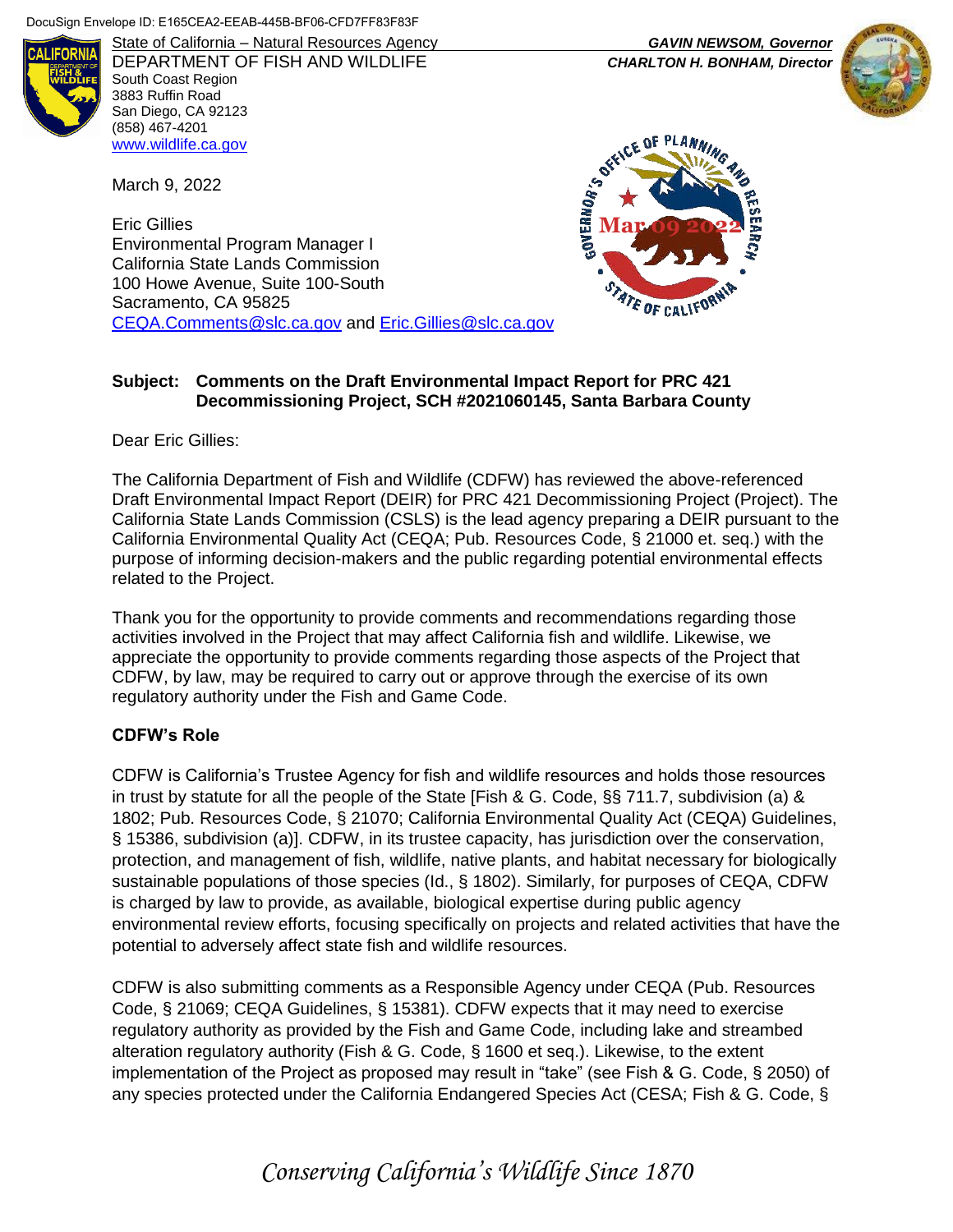Eric Gillies California State Lands Commission March 9, 2022 Page 2 of 20

2050 et seq.) or the Native Plant Protection Act (NPPA; Fish & G. Code, §1900 et seq.), CDFW recommends the Project proponent obtain appropriate authorization under the Fish and Game Code.

**Project Location:** The project site encompasses State tidal lands and submerged lands as well as the upland access road and revetment below the bluffs marking the southern limit of the Sandpiper Golf Course in the city of Goleta, California.

**Project Description/Objectives:** This Project is part of a decommissioning process for two wells that have been idle since 1994 and have been plugged and abandoned. The decommissioning process involves removing two piers (Pier 421-1and Pier 421-2) and caissons and other infrastructure which includes two pipelines, the access road, and supporting rock revetment below the bluffs.

Specifically, the Project involves:

- 1. Component 1 Caisson and Pier Removal (421-1 and 421-2)
	- Removal of soil and fill inside both caissons down to the existing bedrock, including all interior debris (buried timber, steel, and concrete support structures);
	- Cutting and removal of well casings down to existing bedrock elevation and installation of a final welded well cap;
	- Removal of both caissons' external sheet pile and concrete walls including concrete footings;
	- Full removal of both pier structures and supports to the bedrock interface; and,
	- Flushing and isolating the 2-inch-diameter and 6-inch-diameter pipelines from the 421-1 pier back through the golf course pipeline corridor to the EOF.
- 2. Component 2 Access Roadway, Production Pipelines, Pier Abutments, Rock Revetment and Wooden Seawall Removal
	- Excavation and removal of the 2-inch-diameter and 6-inch-diameter pipelines from the 421-1 pier location west to the 12th tee location at the golf course;
	- Complete removal of both pier abutment structures originally installed in 2001;
	- Removal of rock revetment from the beach (between the 12th tee and 421-2 pier area);
	- Removal of wooden seawall and its structural components (from the 421-2 pier area and extending approximately 75 feet to the southeast);
	- Removal of any unrecorded historical debris;
	- Removal of any petroleum hydrocarbon-containing soil identified within access roadway;
	- Sloping and restoration of access roadway area (1,600 feet) to a natural grade; and,
	- **•** Final Site restoration.

# **COMMENTS AND RECOMMENDATIONS**

CDFW offers the following comments and recommendations to assist the CSLS in adequately identifying and/or mitigating the Project's significant, or potentially significant, direct, and indirect impacts on fish and wildlife (biological) resources.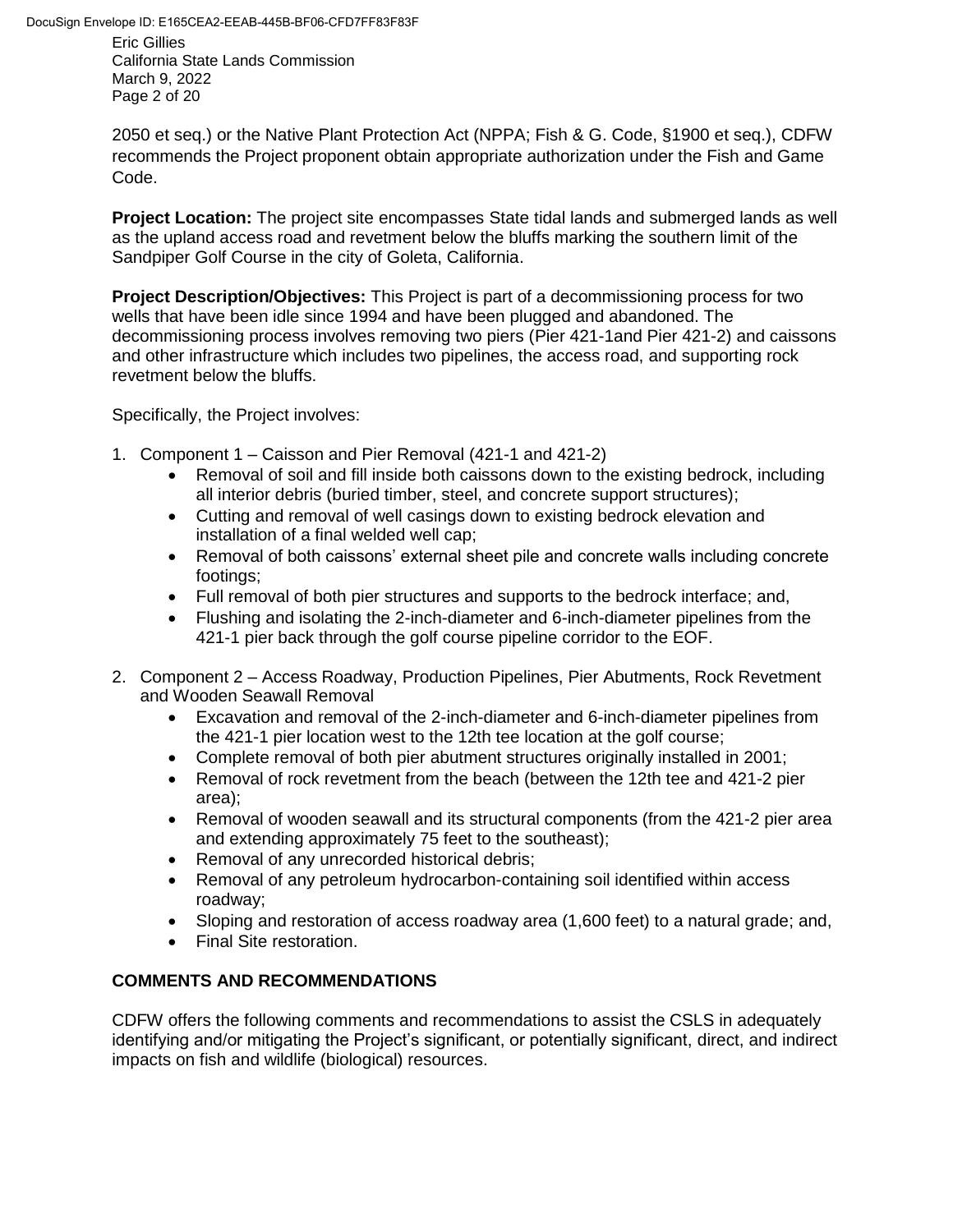Eric Gillies California State Lands Commission March 9, 2022 Page 3 of 20

## **Specific Comments**

## **Comment 1: Use of Holland-based Ecosystem Classification in Lieu of State Adopted Vegetation Community Classification System**

**Issue:** CDFW is concerned about the DEIR's use of the Holland classification system, which is based on ecology rather than specific vegetation assemblages. The Holland ecosystem classification system has "gross errors", is not repeatable, lacks uniform membership criteria, and has not been updated since 1986 (CDFW, 2022). Based on the Holland map provided in the DEIR (Figure 4.3-1) CDFW can preliminarily determine alliances from the map's aerial photo alone. Open water, foredunes, and other ecological features are not vegetation communities.

**Specific impact:** The DEIR states "the vegetation types used in this system do not adequately describe vegetation of the Project site, in part due to the fragmented and disturbed nature of the affected vegetation. Therefore, a more generalized system (Preliminary Descriptions of the Terrestrial Natural Communities of California – Holland 1986) was used to classify vegetation of the Project site. A". Based on Figures 4.3, CDFW has determined that mapping using The Manual of California Vegetations' alliances and associations are applicable to the Project site, including the disturbed areas with non-native vegetation. The Holland classification system does not adequately describe vegetation, beyond generic assemblages that are too large scale to determine uniqueness, rareness, value in the landscape, or base restoration planting appropriateness.

The ecology-based Holland classification system is no longer supported by the State of California. It has been replaced by the National Vegetation Classification System and its California expression, The Manual of California Vegetation, Second Edition (MCV) (Sawyer, Keeler-Wolf and Evens 2009) under Section 1940 of the Fish and Game Code. The Manual should be used when describing existing conditions in environmental documents, assessing impacts, and mapping vegetation.

Sensitive vegetation communities under the MCV are defined and have specific membership requirements. The presence of these vegetation communities should be acknowledged if they meet the membership requirements. The quality of the vegetation community is considered when mitigation ratios are considered, but the vegetation either meets the membership criteria, or it doesn't. If it meets the membership criteria, the vegetation communities should be mitigated to ensure no net loss of these locally important vegetation communities.

As an example, the DEIR lists dominant plants for what is called "Southern Coastal Bluff Scrub" (Holland community) as quail bush (*Atriplex lentiformis*), coastal golden-bush (*Isocoma menziesii*), coyote brush (*Baccharis pilularis*), iceplant (*Carpobrotus edulis*), saltgrass (*Distichlis spicata*), rabbits-foot grass (*Polypogon monspeliensis*), heliotrope (*Heliotropium curassavicum*), and alkali heath (*Frankenia salina*). These plants listed comprise many different alliances and associations, many of which are rare. This grouping of plants is too large scale to identify the uniqueness of specific plant assemblages CDFW considers Atriplex lentiformis Shrubland (Quailbush Scrub) Alliance, ranked S4, a locally sensitive vegetation community given the loss of this vegetation community in the coastal Goleta area. Baccharis pilularis (Coyote brush scrub) Alliance is ranked S5 by CDFW but given the local losses of this vegetation community in the coastal Goleta area, CDFW considers this a locally sensitive vegetation community, and this vegetation community value in the landscape is not adequately determined using Holland.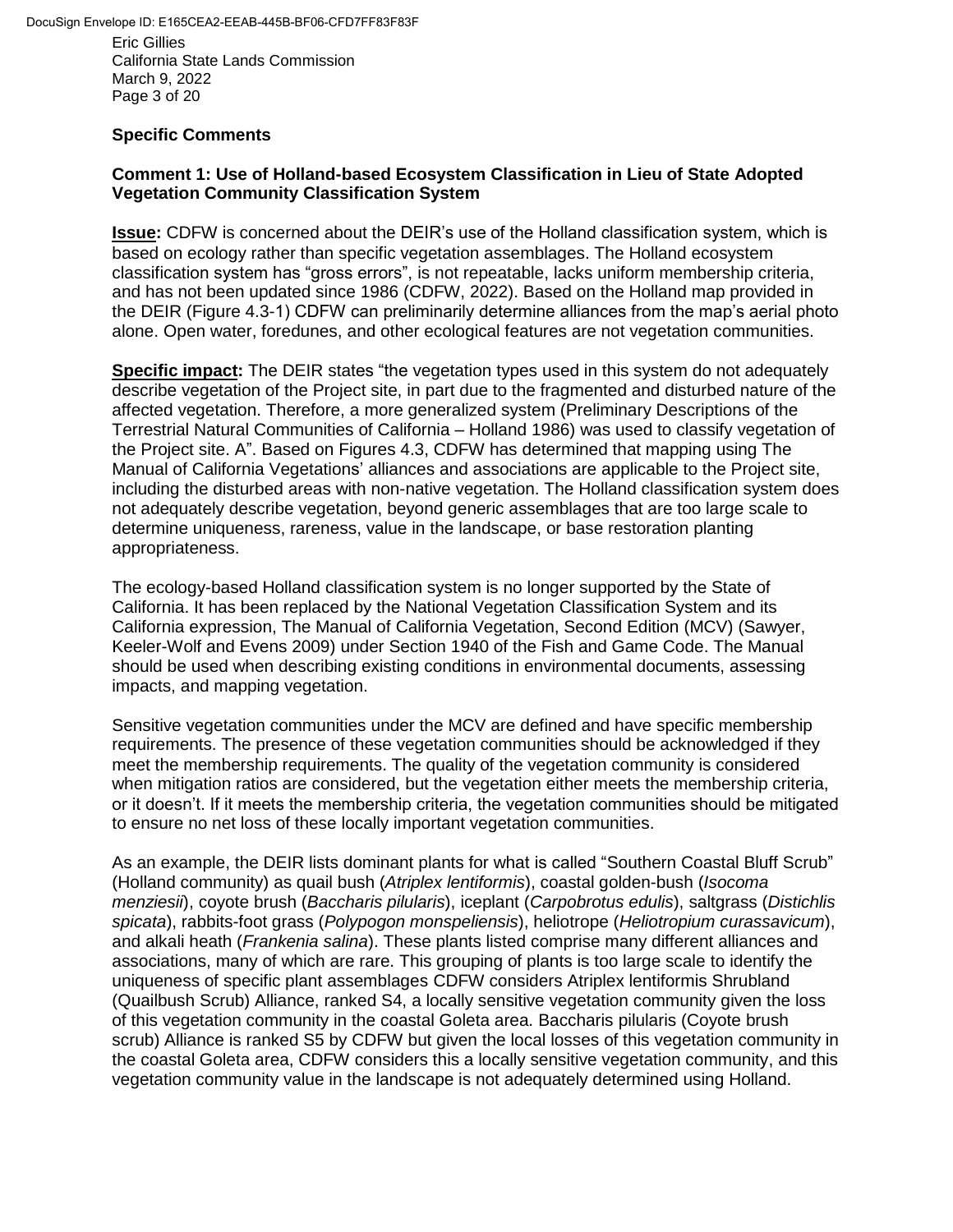Eric Gillies California State Lands Commission March 9, 2022 Page 4 of 20

In 2007, the State Legislature required CDFW to develop and maintain a vegetation mapping standard for the state (Fish and Game Code Section 1940). This standard complies with the National Vegetation Classification System which utilizes alliance and association-based classification of unique vegetation stands. CDFW utilizes vegetation descriptions found in the MCV, found online at [http://vegetation.cnps.org/.](http://vegetation.cnps.org/) Through this MCV vegetation classification system, CDFW tracks Sensitive Natural Communities and their respective rankings using the MCV Alliance and Association names for vegetation communities.

**Why Impact Will Occur:** The DEIR uses Holland-based vegetation ecosystem classification to identify vegetation communities. Without MCV names identified for the vegetation communities potentially affected by the Project, CDFW is unable to determine if the project may impact sensitive vegetation communities or wildlife species that depend on these communities or recommend appropriate avoidance, minimization and/or mitigation measures. If a vegetation community in the project area has not previously been described, it may be a rare type. In this case, please contact CDFW about documenting and validating the vegetation community. The use of Holland ecosystem classifications to list impacts makes it impossible for CDFW to determine what MCV vegetation community is being impacted, nor determine if the proposed revegetation is mitigating impacts to a specific vegetation community that was impacted.

CEQA Guidelines sections 15070 and 15071 require the DEIR to analyze if the Project may have a significant effect on the environment as well as review if the Project will "avoid the effect or mitigate to a point where clearly no significant effects would occur."

In order to analyze if a project may have a significant effect on the environment, the location, acreage, species composition, and success criteria of proposed mitigation information is necessary to allow CDFW to comment on alternatives to avoid impacts, as well assess the adequacy of the mitigation proposed.

**Evidence Impact would be significant:** Inadequate avoidance, minimization, and mitigation measures for impacts to these CEQA locally sensitive vegetation communities will result in the Project continuing to have a substantial adverse direct, indirect, and cumulative effect, either directly or through habitat modifications, on any species identified as a candidate, sensitive, or special-status species in local or regional plans, policies, or regulations, or by CDFW or USFWS.

## **Recommended Potentially Feasible Mitigation Measure(s):**

**Mitigation Measure #1:** CDFW recommends that floristic, alliance- and/or association-based mapping and vegetation impact assessments be conducted at the Project site and neighboring vicinity. Alliance/association-based mapping should have no minimum mapping unit and reflect the outline of the polygon of spatially heterogenic vegetation. If the botanical vegetation mapping of the site yields polygons that do not conform to a known alliance/association, contact CDFW to discuss how this should be handled as new alliances must be vetted prior to use. The DEIR document should identify, map, and discuss the specific vegetation alliances within the Project Area following CDFW's Protocols for Surveying and Evaluating Impacts to Special Status Native Plant Populations and Natural Communities (Survey Protocols) see: [\(https://www.wildlife.ca.gov/Data/VegCAMP/Natural-Communities\)](https://www.wildlife.ca.gov/Data/VegCAMP/Natural-Communities).

**Mitigation Measure #2:** CDFW recommends avoiding any sensitive natural communities found on the Project. If avoidance is not feasible, the Project proponent should mitigate at a ratio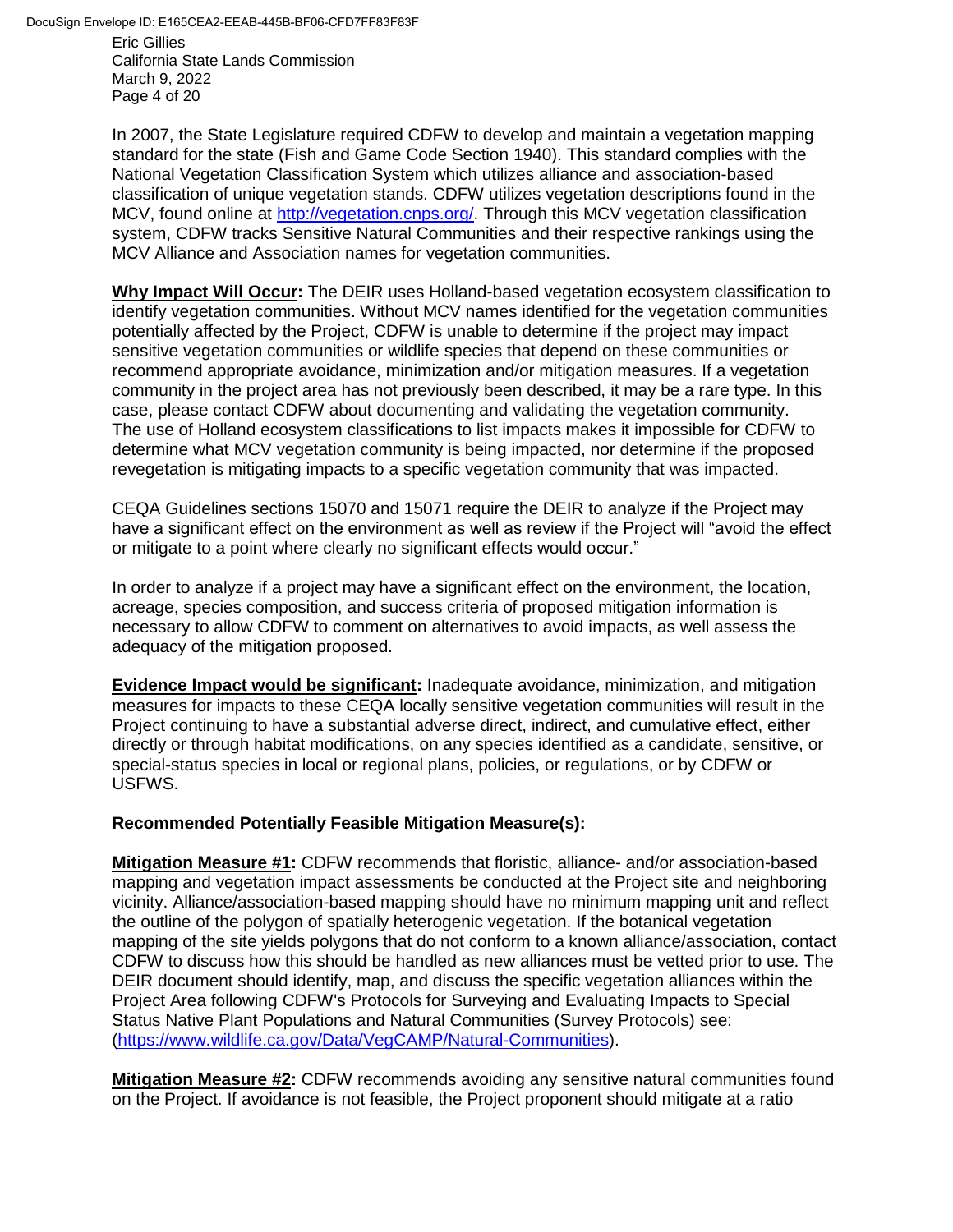Eric Gillies California State Lands Commission March 9, 2022 Page 5 of 20

sufficient to achieve a no-net loss for impacts to special status plant species and their associated habitat. CDFW recommends following the Coastal Commission's Environmentally Sensitive Habitat Area ratio of 4:1 for impacts to the sensitive vegetation communities including some S4 and S5 habitats like found onsite due to cumulative loss of these vegetation communities along the Santa Barbara coast.

All revegetation/restoration areas that will serve as mitigation should include preparation of a restoration plan, to be approved by CDFW prior to any ground disturbance. The restoration plan should include restoration and monitoring methods; annual success criteria; contingency actions should success criteria not be met; long-term management and maintenance goals; and a funding mechanism for long-term management. Areas proposed as mitigation should have a recorded conservation easement and be dedicated to an entity which has been approved to hold/manage lands (AB 1094; Government Code, §§ 65965-65968).

**Mitigation Measure #3:** Success criteria should be based on the specific composition of the vegetation communities being impacted. Success should not be determined until the site has been irrigation-free for at least 5 years and the metrics for success have remained stable (no negative trend for richness/diversity/abundance/cover and no positive trend for invasive/nonnative cover for each vegetation layer) for at least 5 years. In the revegetation plan, the success criteria should be compared against an appropriate reference site, with the same vegetation alliance, with as good or better-quality habitat. The success criteria shall include percent cover (both basal and vegetative), species diversity, density, abundance, and any other measures of success deemed appropriate by CDFW. Success criteria shall be separated into vegetative layers (tree, shrub, grass, and forb) for each alliance being mitigated, and each layer shall be compared to the success criteria of the reference site, as well as the alliance criteria in MCV2, ensuring one species or layer does not disproportionally dominate a site but conditions mimic the reference site and meets the alliance membership requirements.

CDFW does not recommend topsoil salvage or transplantation as viable mitigation options. Several studies have documented topsoil salvage had no effect on the recolonization of the target plant species (Hinshaw, 1998, Dixon, 2018). Based on the scientific literature available, relying on topsoil salvage alone to mitigate impacts to CEQA-rare plant species does not appear to provide any value to mitigate impacts to the plant.

#### **Comment #2: Special Status Species Presence/Absence Surveys not conducted to inform Project alternatives or allow meaningful avoidance and mitigation measures. Reliance on pre-project surveys to detect special-status species presence**

**Issue:** Based on the information provided in the DEIR many special-status species are likely to occur in the project area. CDFW is not clear how Mitigation Measures BIO-3A- BIO-3E will mitigate impacts to special-status species. CDFW is concerned the following species were not adequately surveyed for, using species-specific protocols where available, to disclose presence/absence in the DEIR, including:

California Species of Special Concern (SSC): Globose dune beetle (C*oelus globosus*), Crotch bumblebee (*Bombus crotchii*), sandy beach tiger beetle (*Cicindela hirticollis gravida*), western snowy plover (*Charadrius nivosus*) western pond turtle, (*Emys marmorata*), California redlegged frog (*Rana draytoni*), tidewater goby (*Eucyclogobius newberryi*), monarch butterfly (*Danaus plexippus*), and coast patch-nosed snake (*Salvadora hexalepis virgultea*).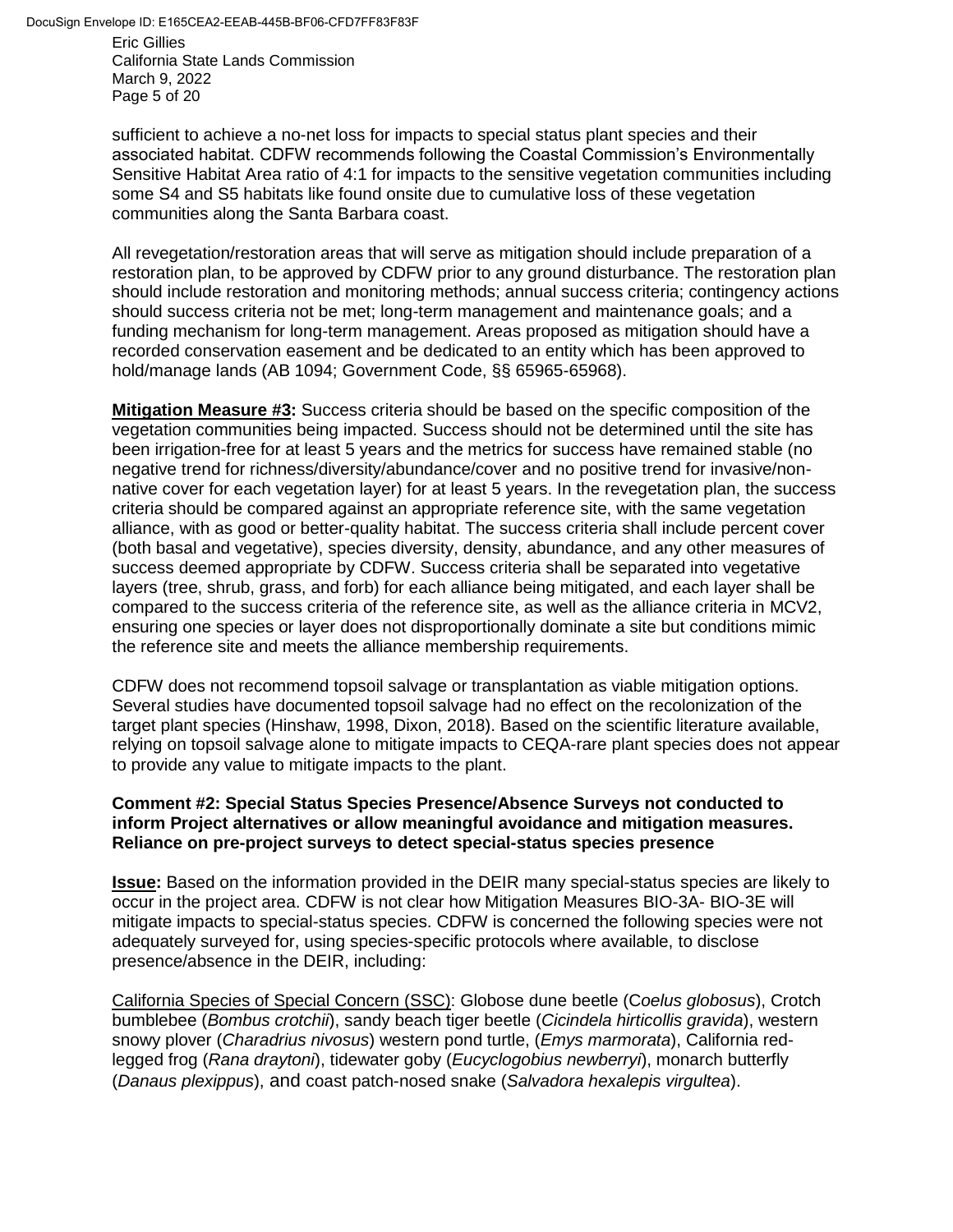Eric Gillies California State Lands Commission March 9, 2022 Page 6 of 20

CESA-listed: Belding's savannah sparrow (*Passerculus sandwichensis alaudinus*), California least tern *(Sternula antillarum browni*).

CESA-fully-protected species (Fish and G. Code § 3511): California brown pelican (*Pelecanus occidentalis californicus*), white-tailed Kite (*Elanus leucurus*), and California least tern *(Sternula antillarum browni*).

Rare Plants: black-flowered figwort (*Scrophularia atrata*), mesa horkelia (*Horkelia cuneata var. puberula*), Santa Barbara honeysuckle (*Lonicera subspicata var. subspicata*), southern tarplant (*Centromadia parryi ssp. australis*), Contra Costa goldfields (*Lasthenia conjugens*), Davidson's salt scale (*Atriplex serenana var. davidsonii*), Sonoran maiden fern (*Thelypteris puberula var. sonorensis*), Gambel's water cress (*Nasturtium gambelii*), white-veined monardella (*Monardella hypoleuca ssp. hypoleuca*), Miles' milk-vetch (*Astragalus didymocarpus var. milesianus*), surf thistle (*Cirsium rhothophilum* – occurs in coastal sand dunes should include in survey efforts), red sand-verbena (*Abronia maritima*), and cliff malacothrix (*Malacothrix saxatilis var. saxatilis*).

For the potential presence of all special-status species Mitigation Measures BIO-3a- BIO-3E relies on a randomly timed pre-construction survey for detection and waiting for said species to leave the area before Project construction resumes. Impacts to burrows and occupied habitat should also be disclosed in the DEIR.

**Specific impact:** Project implementation includes staging and using heavy equipment resulting in noise/vibration/percussive waves within and adjacent to areas that potentially support special status species. These activities include increased ambient noise and vibration, night lighting, and other activities that may result in direct mortality, population declines, or local extirpation of special status fish, reptile, plant, and mammal species.

**Evidence impact would be significant:** Project activities, directly or through habitat modification, may result in direct mortality, reduced reproductive capacity, population declines, or local extirpation of SSC. CEQA provides protection not only for State and federally listed species, but for any species including but not limited to SSC which can be shown to meet the criteria for State listing. These SSC meet the CEQA definition of rare, threatened, or endangered species (CEQA Guidelines, § 15065). Take of SSC could require a mandatory finding of significance by the City, (CEQA Guidelines, § 15065).

CEQA Guidelines §15070 and §15071 require the document to analyze if the Project may have a significant effect on the environment as well as review if the Project will 'avoid the effect or mitigate to a point where clearly no significant effects would occur'. Relying on future surveys, the preparation of future management plans, moving out of harm's way, or mitigating by obtaining permits from CDFW are considered deferred mitigation under CEQA. In order to analyze if a project may have a significant effect on the environment, the Project related impacts, including survey results for species that occur in the entire Project footprint, need to be disclosed during the public comment period. This information is necessary to allow CDFW to comment on alternatives to avoid impacts, as well as to assess the significance of the specific impact relative to the species (e.g., current range, distribution, population trends, and connectivity).

Absent the above requested information, the DEIR does not analyze impacts to special-status plants or animals, and the DEIR does not provide any alternatives discussion or any avoidance strategies to mitigate the loss of occupied habitat.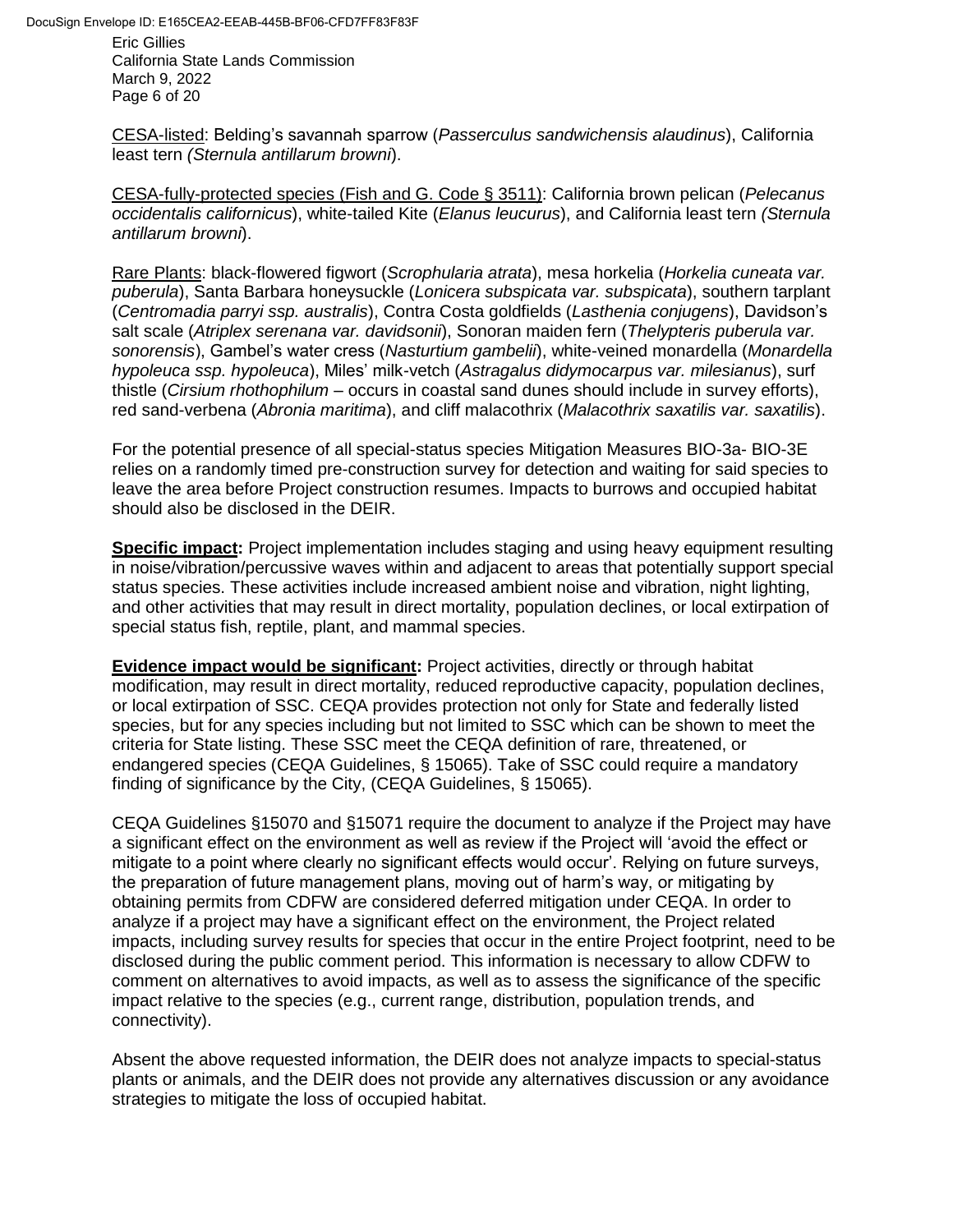California State Lands Commission March 9, 2022 Page 7 of 20

## **Recommended Potentially Feasible Mitigation Measure(s):**

**Mitigation Measure #1:** The CSLS should retain a qualified biologist(s) with experience surveying for or is familiar with the life history of each of the species mentioned above. The qualified biologist should conduct focused surveys for special status plants and animals in suitable habitat within the appropriate season to detect presence and disclose presence/absence in the DEIR. Positive detections of special status species and suitable habitat should be mapped and photographed and reported to the California Natural Diversity Database. The qualified biologist should provide a summary report of special status species surveys to CDFW.

Pursuant to the California Code of Regulations, title 14, section 650, the qualified biologist must obtain appropriate handling permits to capture, temporarily possess, and relocate wildlife to avoid harm or mortality in connection with Project construction and activities. Please visit CDFW's [Scientific Collection Permits w](https://wildlife.ca.gov/Licensing/Scientific-Collecting)ebpage for information (CDFW 2020d). A Lake and Streambed Alteration (LSA) Agreement may provide similar take or possession of species as described in the conditions of the agreement.

**Mitigation Measure #2:** CDFW recommends, a qualified entomologist familiar with the species behavior and life history should conduct surveys to determine the presence/absence of globose dune beetle and other special-status arthropods and disclose presence or absence in the DEIR. Surveys should be conducted during the appropriate season when the species is most likely to be detected. Survey results including negative findings should be submitted to CDFW prior to initiation of Project activities

**Mitigation Measure #3:** CDFW recommends avoiding any locations where species specific surveys determine special status species are present. This should be evaluated in the DEIR and any specific avoidance of occupied habitat should be discussed, or meaningful mitigation to mitigate the take of sensitive species as a result of the project, if avoidance is not feasible. Burrows and occupied habitat should be avoided along with the special-status plant or animal species found during species-specific surveys designed for maximum detection.

CDFW has the authority to issue permits for the take or possession of wildlife, including mammals; birds, nests, and eggs; reptiles, amphibians, fish, plants; and invertebrates (Fish & G. Code, §§ 1002, 1002.5, 1003). Effective October 1, 2018, a Scientific Collecting Permit is required to monitor project impacts on wildlife resources, as required by environmental documents, permits, or other legal authorizations; and, to capture, temporarily possess, and relocate wildlife to avoid harm or mortality in connection with otherwise lawful activities (Cal. Code Regs., tit. 14, § 650).

**Mitigation Measure #4:** CDFW recommends monitoring noise generated by the Project operations during construction and post-construction operations to ensure noise from the Project does not affect wildlife in the adjacent river habitat. The DEIR should set acceptable noise thresholds that would be part of a daily monitoring and reporting program to ensure impact to adjacent habitat is below a threshold that would have an adverse effect.

Construction equipment shall use noise reduction features (e.g., mufflers and engine shrouds) that are no less effective than those originally installed by the manufacturer. Stationary noise sources (e.g., generators, pumps) at staging areas within 1,400 feet of sensitive receptors shall be shielded at the source by an enclosure, temporary sound walls, or acoustic blankets. Where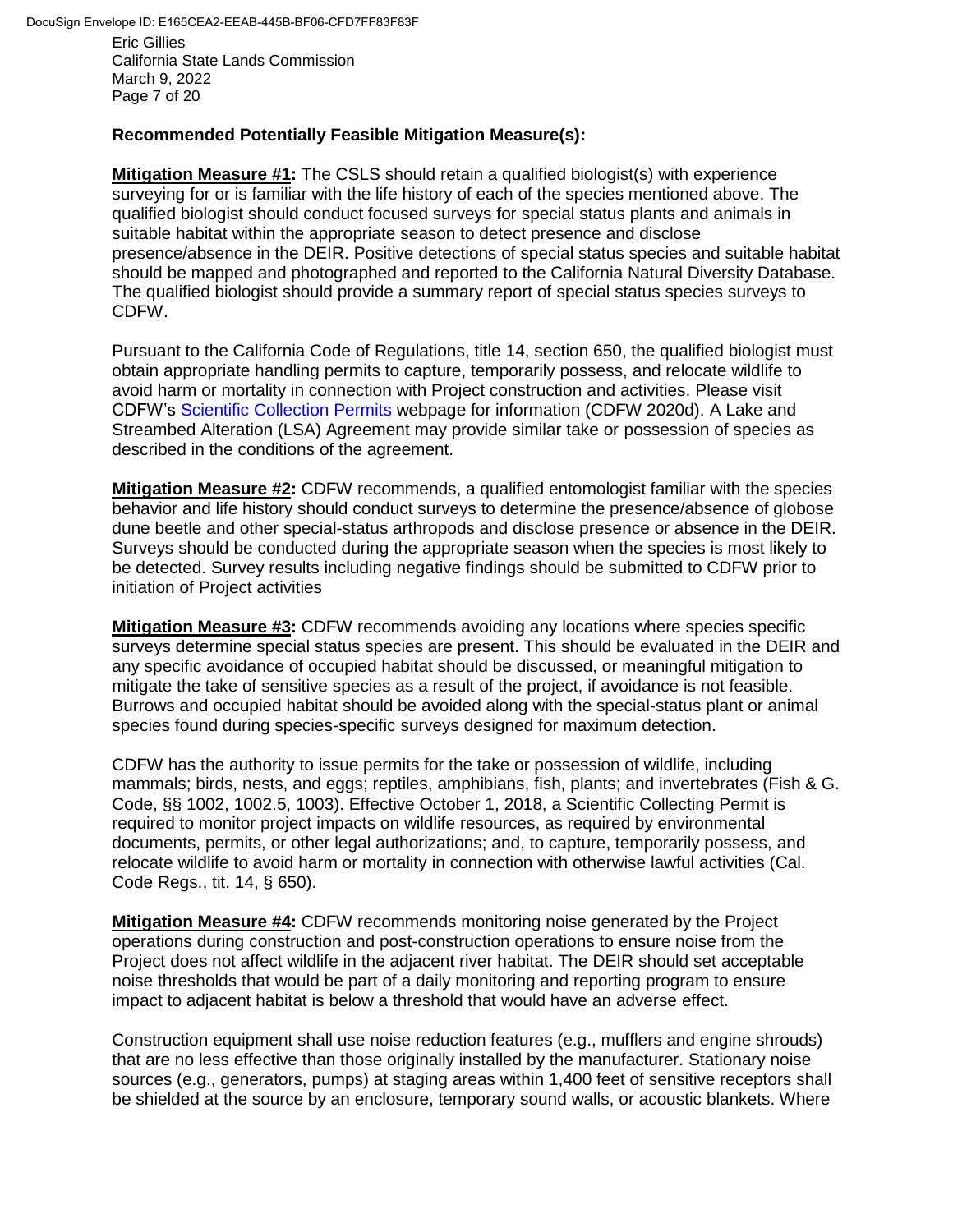Eric Gillies California State Lands Commission March 9, 2022 Page 8 of 20

feasible, sound walls or acoustic blankets shall have a height of no less than 8 feet, a Sound Transmission Class (STC) of 27 or greater, and a surface with a solid face from top to bottom without any openings or cutouts. Unnecessary construction vehicle use and idling time shall be minimized to the extent feasible, such that if a vehicle is not required for use immediately or continuously for safe construction activities, its engine should be shut off.

**Mitigation Measure #5:** Wildlife should be protected, allowed to move away on its own (noninvasive, passive relocation), or relocated to adjacent appropriate habitat on site or to suitable habitat adjacent to the project area. SSC should be captured only by a qualified biologist with proper handling permits. The qualified biologist should prepare a species-specific list (or plan) of proper handling and relocation protocols and a map of suitable and safe relocation areas. A relocation plan should be submitted to the City prior to implementing any Project-related grounddisturbing activities and vegetation removal.

**Mitigation Measure #6:** If any special status species are harmed during relocation or a dead or injured animal is found, work in the immediate area should stop immediately, the qualified biologist should be notified, and dead or injured wildlife documented. A formal report should be sent to CDFW within three calendar days of the incident or finding. Work in the immediate area may only resume once the proper notifications have been made and additional mitigation measures have been identified to prevent additional injury or death.

## **Comment #3: Impacts to Bats**

**Issue:** The preliminary exit survey was sufficient to determine bat presence but is inadequate to determine year-round use and design avoidance, minimization, and mitigation strategies of off.

**Specific Impact:** Bats were detected during the exit survey conducted on July 29, 2001. The Bat Study Memo (Padre, 2022) states "it is believed that this roosting site is used all year long by this relatively small colony of big brown" without providing any data or year-round temperature measurements to justify this conclusion. The mitigation measure (MM-BIO-2) in the DEIR falls short of requiring specific year-round survey information be collected prior to Project implementation. MM-Bio-2 also falls short by not requiring any habitat mitigation or follow-up monitoring for mitigation roost use by bats. MM BIO-2 essentially states a bat exclusion plan shall be prepared and implemented prior to and during the 421-2 caisson demolition activities. The plan shall include confirmation surveys of either seasonal or ongoing bat use of the structure and recommendations regarding the timing for installation of preclusion netting at the caisson roost. This mitigation measure falls short of protecting bats occupying the Project. Exclusion without providing alternative roosting habitat is take of a roosting site, which is an impact. Exclusion without performing adequate surveys (see mitigation measure #2 below) can also result in death of bats.

**Why impact would occur:** Exit surveys on the Project site detected the presence of big brown bats (*Eptesicus fuscus*), Mexican free-tailed bats (*Tadarida brasiliensis*), and California myotis (*Myotis californicus*).

Bats are considered non-game mammals and are protected by state law from take and/or harassment (Fish and Game Code § 4150, CCR § 251.1). Several bat species are also considered Species of Special Concern (SSC), which meet the CEQA definition of rare, threatened, or endangered species (CEQA Guidelines §15065). CDFW considers adverse impacts to a SSC, for the purposes of CEQA, to be significant without mitigation. Mitigation is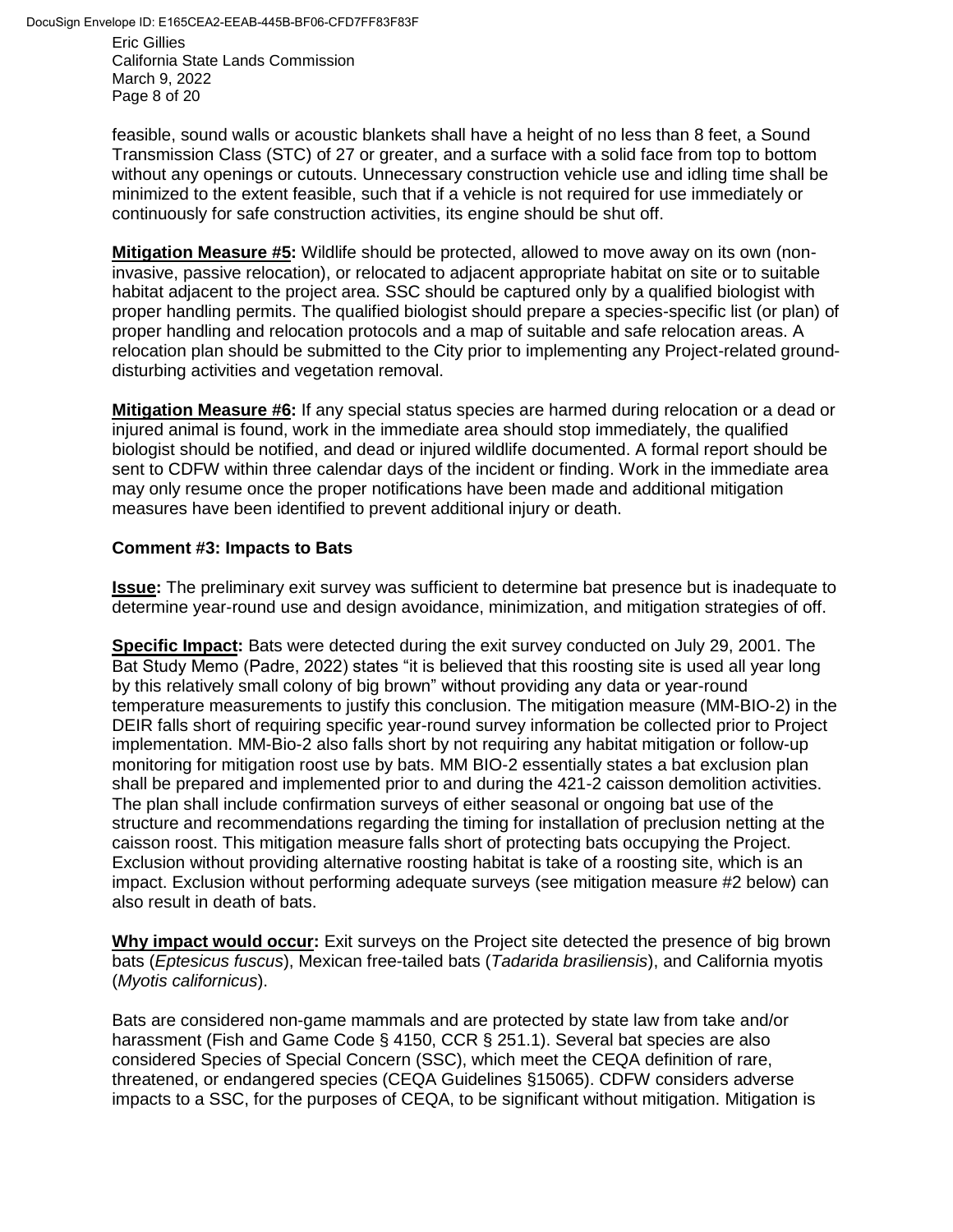Eric Gillies California State Lands Commission March 9, 2022 Page 9 of 20

not just exclusion from maternity roosts, wintering sites, night roosts, mating roosts and foraging sites, but providing similarly functioning habitat to what is impacted.

Lacking data from surveys to inform how bats utilize the site year-round. Impacts to bats due to the implementation of the Project are not fully disclosed in the DEIR. The DEIR relies on future surveys at an undisclosed time and duration to detect bat species present. No bat mitigation is proposed other than exclusion, which is not considered adequate mitigation for impacts to bat roosting habitat (roosting defined as winter hibernacula, summer, and maternity).

**Evidence Impact would be significant:** CEQA Guidelines §15070 and §15071 require the document to analyze if the Project may have a significant effect on the environment as well as review if the Project will 'avoid the effect or mitigate to a point where clearly no significant effects would occur'. Relying on future surveys, the preparation of future management plans, moving out of harm's way, or mitigating by obtaining permits from CDFW are considered deferred mitigation under CEQA. In order to analyze if a project may have a significant effect on the environment, the Project related impacts, including survey results for species that occur in the entire Project footprint, need to be disclosed during the public comment period. This information is necessary to allow CDFW to comment on alternatives to avoid impacts, as well as to assess the significance of the specific impact relative to the species (e.g., current range, distribution, population trends, and connectivity).

Absent the above requested information, the DEIR does not analyze impacts to bats, and the DEIR does not provide any alternatives discussion or any avoidance strategies to mitigate the loss of occupied bat habitat.

# **Recommended Potentially Feasible Mitigation Measure(s):**

**Mitigation Measure #1:** For bat species utilizing features of the Project for any roosting activity, the Project should provide as mitigation the same, species-specific roosting features to accommodate the return of roosting bats. CDFW considers the addition of specific roosting features to support continued use of bats in the area to be demolished, coupled with effectiveness monitoring over 5-years, as adequate mitigation. The new habitat should be monitored for 5 years to ensure the intended bats return and utilize the mitigation. Adaptive mitigation should be a component of any mitigation plan for bats. CDFW requests approval of any bat mitigation and relocation plan. This should be developed in a bat mitigation plan and should be approved by CDFW prior to Project initiation.

Additionally, prior to any exclusion of bats from the caissons, temporary or permanent roosting habitat, specific to the parameters of the particular bat species present, should be installed adjacent to the Project. Exclusion should be coupled with ensuring bats have suitable temporary habitat available nearby to move to, as well as monitoring the effectiveness of the exclusion.

**Mitigation Measure #2:** CDFW recommends bat surveys be conducted by a qualified bat specialist to determine baseline conditions within the Project and within a 500-foot buffer and analyze the potential significant effects of the proposed Project on the species (CEQA Guidelines §15125). CDFW recommends the DEIR include the use of acoustic recognition technology to maximize detection of bat species to minimize impacts to sensitive bat species. The DEIR should document the presence of any bats roosting in or near the bridge and include species specific mitigation measures to reduce impacts to below a level of significance.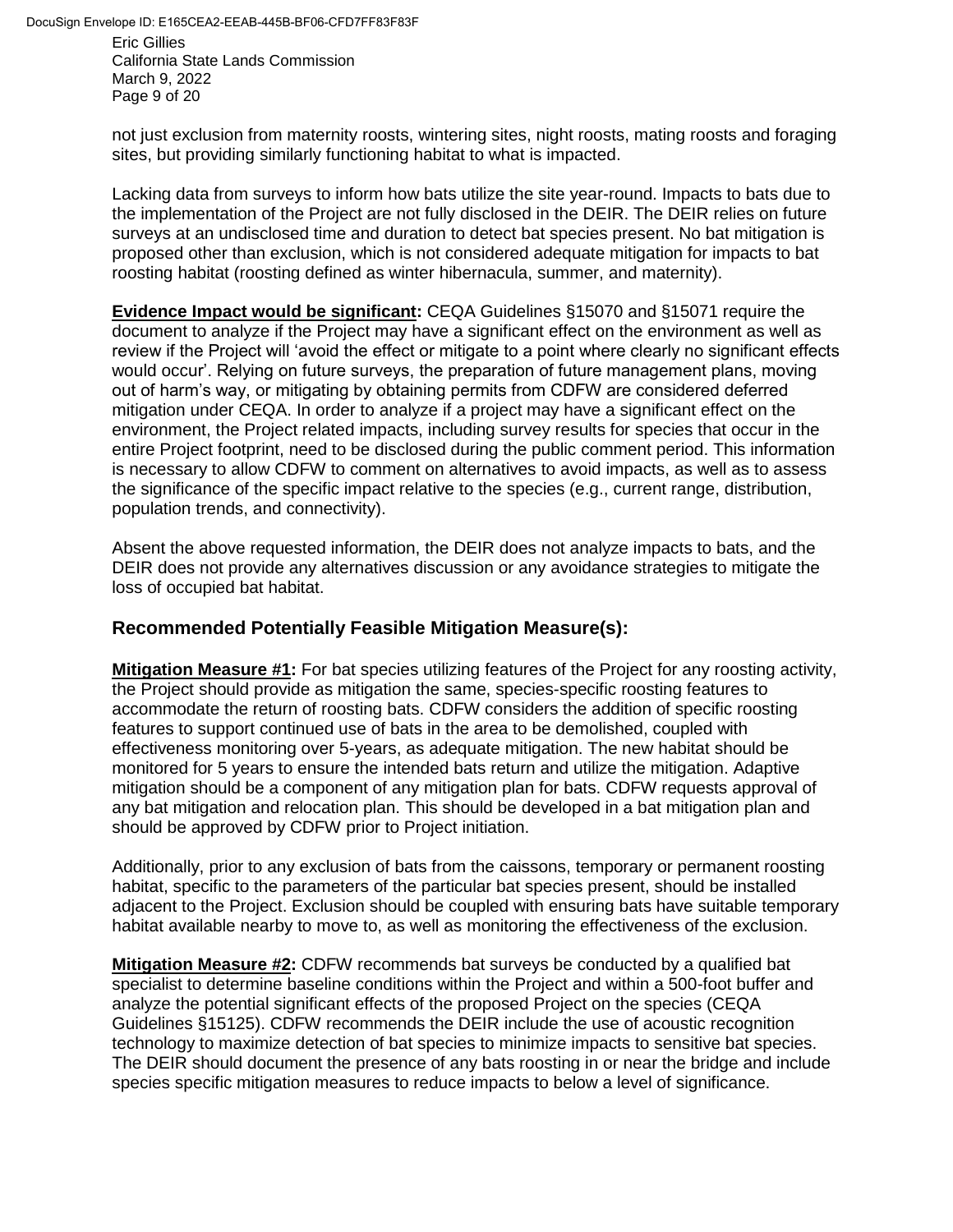California State Lands Commission March 9, 2022 Page 10 of 20

To avoid the direct loss of bats that could result from removal of trees or bridge structures, that may provide roosting habitat (winter hibernacula, summer, and maternity), the Department recommends the following steps are implemented:

- 1) Identify the species of bats present on the site by conducting appropriate surveys for winter roosting/hibernacula, summer roosting, and maternity roosting;
- 2) Determine how and when these species utilize the site and what specific habitat requirements are necessary [thermal gradients throughout the year, size of crevices, tree types, location of hibernacula/roost (e.g., height, aspect, etc.)];
- 3) Avoid the areas being utilized by bats for hibernacula/roosting; if avoidance is not feasible, a bat specialist should design alternative habitat that is specific to the species of bat being displaced and develop a relocation plan in coordination with CDFW;
- 4) The bat specialist should document all demolition monitoring activities and prepare a summary report to the Lead Agency upon completion of tree/rock disturbance and/or building demolition activities. The Department requests copies of any reports prepared related to bat surveys (e.g., monitoring, demolition);
- 5) If confirmed occupied or formerly occupied bat roosting/hibernacula and foraging habitat is destroyed, habitat of comparable size, function and quality should be created or preserved and maintained in the new bridge, or for bats in trees, at a nearby suitable undisturbed area. The bat habitat (not bat houses) mitigation shall be determined by the bat specialist in consultation and approval by CDFW;
- 6) A monitoring plan should be prepared and submitted to CDFW and the Lead Agency. The monitoring plan should describe proposed mitigation habitat, and include performance standards for the use of replacement roosts/hibernacula by the displaced species, as well as provisions to prevent harassment, predation, and disease of relocated bats; and,
- 7) Annual reports detailing the success of roost replacement and bat relocation should be prepared and submitted to Lead Agency and the CDFW for five years following relocation or until performance standards are met, whichever period is longer.

## **Comment #4: Impacts to Shorebirds**

**Issue:** CDFW is concerned that the Project could potentially impact California Endangered Species Act (CESA)-listed Belding's savannah sparrow (*Passerculus sandwichensis alaudinus*), California least tern (*Sternula antillarum browni*), Fully Protected California brown pelican (*Pelecanus occidentalis californicus*), and species of special concern western snowy plover (*Charadrius nivosus*), and White-tailed Kite (*Elanus leucurus*), through vegetation clearing, crushing, and construction disturbance in and adjacent to areas occupied by the above species.

**Specific Impact:** On-site surveys were not conducted, nor was specific information as to adjacent and nearby sites occupied by these shorebirds that could be affected by indirect impacts (e.g., noise, lighting, vibration, dust, visual disturbance).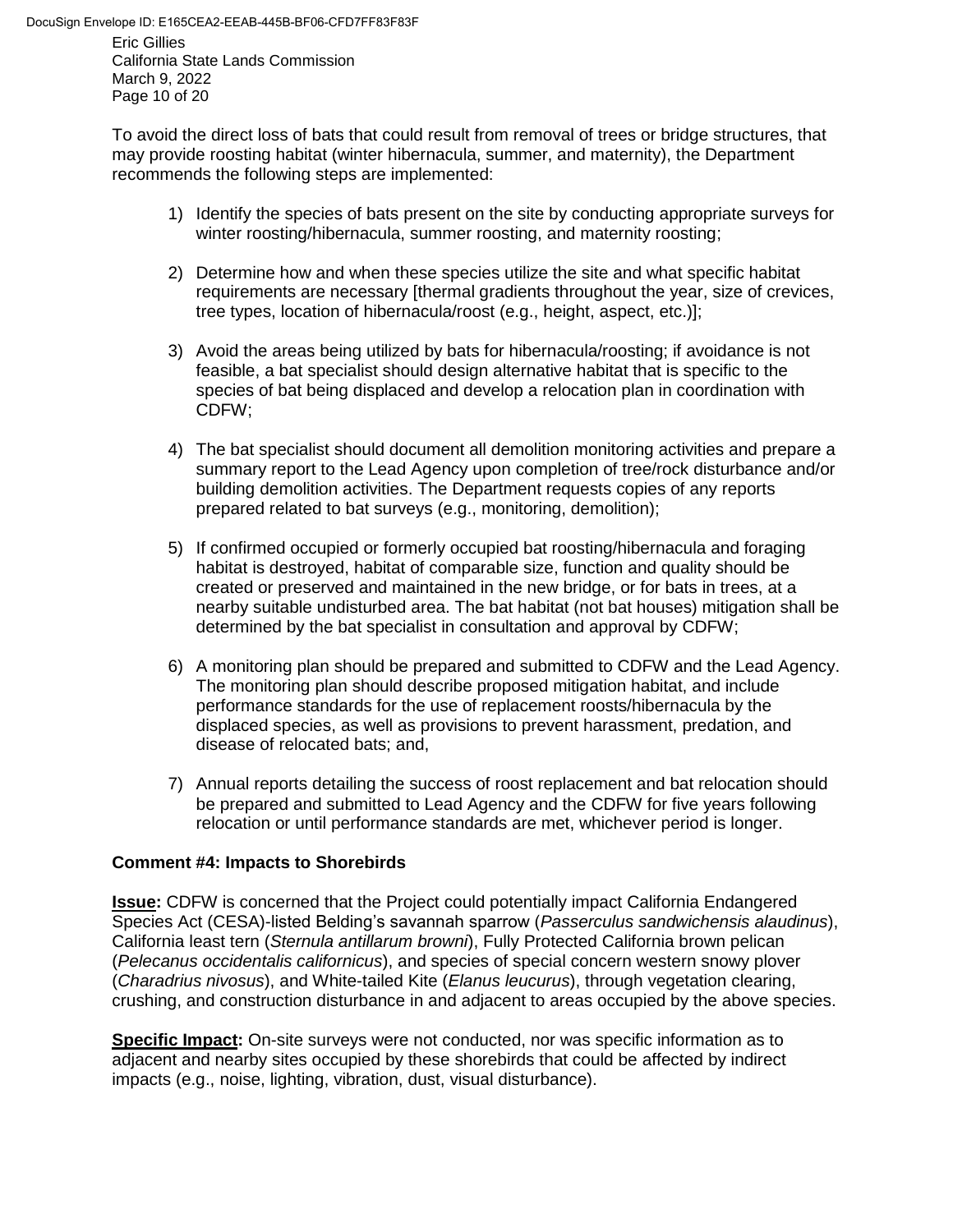Eric Gillies California State Lands Commission March 9, 2022 Page 11 of 20

**Why impact would occur:** Grading, vegetation removal, and other ground disturbances could crush and bury listed or sensitive plants and animals, resulting in direct mortality. The Project may also affect adjacent habitat by loud noises, lighting, increased human presence and activity, fugitive dust, and spreading invasive weeds, resulting in stress, displacement, and mortality of these species.

Site construction and operations may result in a substantial amount of noise, lighting, vibration, and visual disturbance through road use, equipment, and other project-related activities. Increase visual disturbance, from the current low-use baseline, is also a potential impact to listed species.

**Evidence Impact would be significant:** CEQA Guidelines (Section 15358(a)(2)) require discussion of potential indirect impacts of a proposed project. Indirect impacts, also referred to as secondary impacts, are impacts caused by a project that occur later in time or are farther removed in distance but are still reasonably foreseeable. The DEIR should include as assessment of this adjacent beach nesting, foraging, and riparian feature as well as existing culverts, to assess wildlife use of the feature and how the Project might indirectly affect the biological resources that use this general area.

### **Recommended potentially feasible mitigation measure(s):**

**Mitigation Measure #1:** CDFW recommends the DEIR include a complete assessment, including focused surveys and data on (with a 500-foot buffer), adjacent to (up to 5000 feet), and nearby (~1 mile) foraging and nesting sites. This will allow CDFW to recommend avoidance and minimization measures specific to the species, timing, and use for birds that would be affected, directly or indirectly, by the Project. The DEIR should include as assessment of this adjacent beach nesting, foraging, and riparian feature as well as existing culverts, to assess wildlife use of the feature and how the Project, even temporarily during construction, might indirectly affect the biological resources that use this general area.

**Mitigation Measure #2:** The DEIR should include a map of all known adjacent nesting and foraging sites for the sensitive shorebirds mentioned above to help with indirect affect analysis.

**Mitigation Measure #3:** CDFW recommends Project construction be limited to outside of the breeding season (1 March – 30 September) to minimize effects on breeding.

**Mitigation Measure #4:** CDFW recommends the Project restrict use of equipment and lighting to hours least likely to disrupt wildlife (e.g., not at night or in early morning before 9am). Generators should not be used except for temporary use in emergencies. CDFW recommends use of noise suppression devices such as mufflers or enclosure for generators. Sounds generated from any means should be below the 55-60 dB range within 50 feet from the source.

**Mitigation Measure #5:** CDFW recommends pile driving not be used during construction of the Project. Alternative methods to construct Project features, that produce less noise and vibration, should be utilized if technically possible.

**Mitigation Measure #6:** Parking, driving, lay-down, stockpiling, and vehicle and equipment storage should be limited to previously compacted and developed areas. No off-road vehicle use should be permitted beyond the Project site and designated access routes. Disturbances to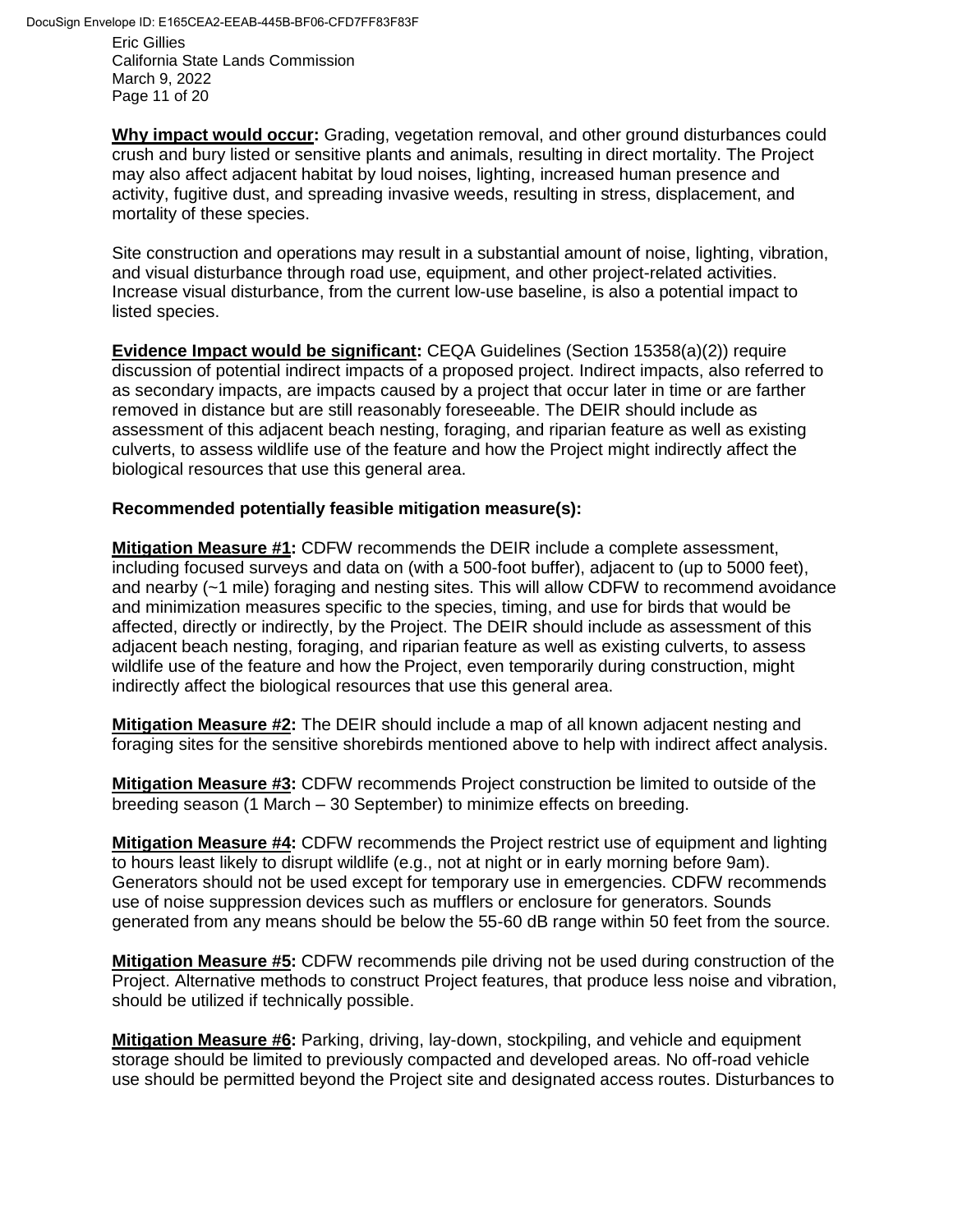Eric Gillies California State Lands Commission March 9, 2022 Page 12 of 20

the adjacent native vegetation should be minimized. CDFW recommends a minimum 250-meter buffer between Project operations and listed species habitat.

**Mitigation Measure #7:** Non-native plants, including noxious weeds (as listed by the California Invasive Plant Council), should be prevented from establishing in temporarily disturbed areas, either by hand-weeding or selective application of herbicide. A weed monitoring program with regular inspection, mapping, and removal should be implemented.

### **Marine Region Comments:**

**Grunion Protection Plan:** CDFW appreciates the DEIR's consideration of potential Project impacts to spawning grunion and inclusion of MM BIO-4: Grunion Spawning Avoidance. CDFW agrees that a grunion protection plan should be developed prior to Project implementation and recommends that the State Lands Commission coordinate with CDFW while developing the grunion protection plan. More information about grunion and the expected grunion run schedule can be found on CDFW's website: https://wildlife.ca.gov/Fishing/Ocean/Grunion.

### **General Comments:**

**Long-term Management of Mitigation Lands.** For proposed preservation and/or restoration, the DEIR should include measures to protect the targeted habitat values from direct and indirect negative impacts in perpetuity. The objective should be to offset the Project-induced qualitative and quantitative losses of wildlife habitat values. Issues that should be addressed include (but are not limited to) restrictions on access, proposed land dedications, monitoring and management programs, control of illegal dumping, water pollution, and increased human intrusion. An appropriate non-wasting endowment should be set aside to provide for long-term management of mitigation lands.

**Translocation/Salvage of Plants and Animal Species.** Translocation and transplantation is the process of moving an individual from the Project site and permanently moving it to a new location. CDFW generally does not support the use of translocation or transplantation as the primary mitigation strategy for unavoidable impacts to rare, threatened, or endangered plant or animal species. Studies have shown that these efforts are experimental and the outcome unreliable. CDFW has found that permanent preservation and management of habitat capable of supporting these species is often a more effective long-term strategy for conserving sensitive plants and animals and their habitats.

**Moving out of Harm's Way.** The proposed Project is anticipated to result in clearing of natural habitats that support many species of indigenous wildlife. To avoid direct mortality, we recommend that a qualified biological monitor approved by CDFW be on-site prior to and during ground and habitat disturbing activities to move out of harm's way special status species or other wildlife of low mobility that would be injured or killed by grubbing or Project-related construction activities. It should be noted that the temporary relocation of on-site wildlife does not constitute effective mitigation for the purposes of offsetting project impacts associated with habitat loss. If the project requires species to be removed, disturbed, or otherwise handled, we recommend that the DEIR clearly identify that the designated entity shall obtain all appropriate state and federal permits.

**Revegetation/Restoration Plan.** Plans for restoration and re-vegetation should be prepared by persons with expertise in southern California ecosystems and native plant restoration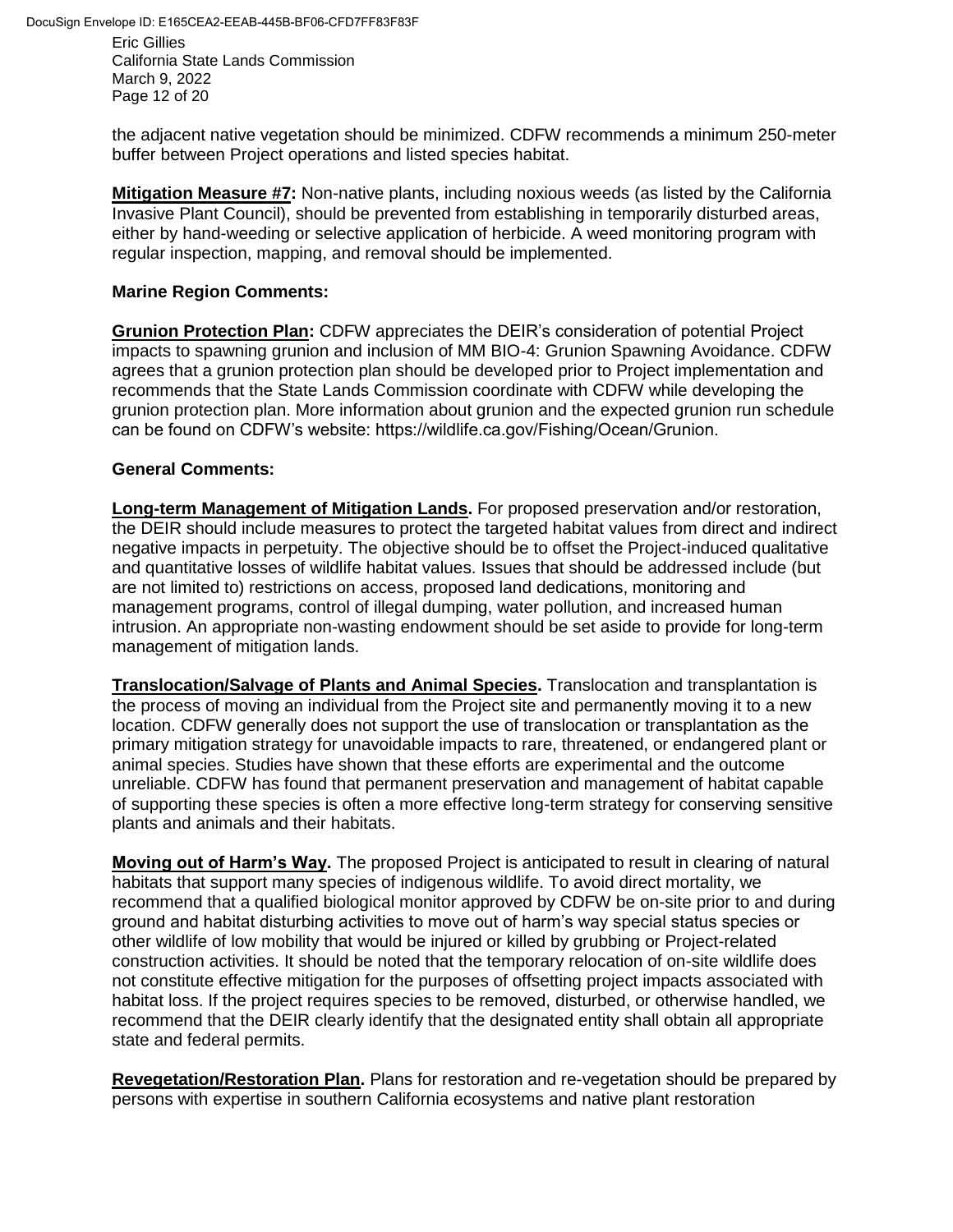Eric Gillies California State Lands Commission March 9, 2022 Page 13 of 20

techniques. Plans should identify the assumptions used to develop the proposed restoration strategy. Each plan should include, at a minimum: (a) the location of restoration sites and assessment of appropriate reference sites; (b) the plant species to be used, sources of local propagules, container sizes, and seeding rates; (c) a schematic depicting the mitigation area; (d) a local seed and cuttings and planting schedule; (e) a description of the irrigation methodology; (f) measures to control exotic vegetation on site; (g) specific success criteria; (h) a detailed monitoring program; (i) contingency measures should the success criteria not be met; and (j) identification of the party responsible for meeting the success criteria and providing for conservation of the mitigation site in perpetuity. Monitoring of restoration areas should extend across a sufficient time frame to ensure that the new habitat is established, self-sustaining, and capable of surviving drought.

- a) CDFW recommends that local on-site propagules from the Project area and nearby vicinity be collected and used for restoration purposes. On-site seed collection should be initiated in the near future to accumulate sufficient propagule material for subsequent use in future years. On-site vegetation mapping at the alliance and/or association level should be used to develop appropriate restoration goals and local plant palettes. Reference areas should be identified to help guide restoration efforts. Specific restoration plans should be developed for various Project components as appropriate.
- b) Restoration objectives should include providing special habitat elements where feasible to benefit key wildlife species. These physical and biological features can include (for example) retention of woody material, logs, snags, rocks, and brush piles.

### **CONCLUSION**

CDFW appreciates the opportunity to comment on the DEIR to assist the CSLS in identifying and mitigating Project impacts on biological resources. If you have any questions or comments regarding this letter, please contact Kelly Schmoker, Senior Environmental Scientist (Specialist), at (626) 335-9092, or by email at [Kelly.Schmoker@wildlife.ca.gov.](mailto:Kelly.Schmoker@wildlife.ca.gov)

Sincerely,

DocuSigned by: Dro -B6E58CFE24724F5...

Erinn Wilson-Olgin Environmental Program Manager I South Coast Region

ec: CDFW

Steve Gibson, Los Alamitos - Steve. Gibson@wildlife.ca.gov Cindy Hailey, San Diego – [Cindy.Hailey@wildlife.ca.gov](mailto:Cindy.Hailey@wildlife.ca.gov) CEQA Program Coordinator, Sacramento – [CEQACommentLetters@wildlife.ca.gov](mailto:CEQACommentLetters@wildlife.ca.gov) State Clearinghouse, Office of Planning and Research – State. Clearinghouse@opr.ca.gov California Coastal Commission Jonna Engel – [Jonna.Engel@coastal.ca.gov](mailto:Jonna.Engel@coastal.ca.gov)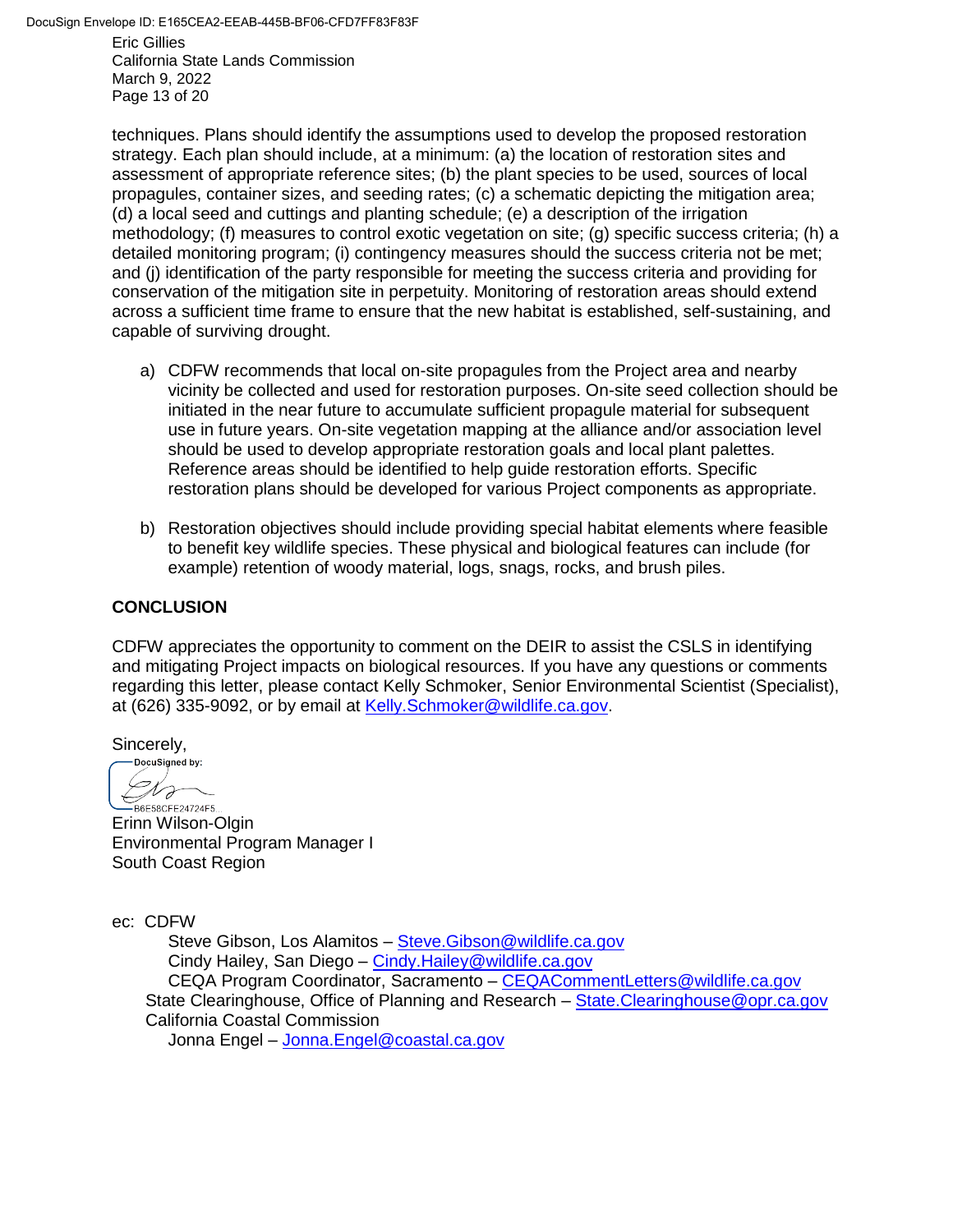Eric Gillies California State Lands Commission March 9, 2022 Page 14 of 20

#### **References**

[CDFW] California Department of Fish and Wildlife. 2022. Preliminary Descriptions of the Terrestrial Natural Communities of California. < [file:///C:/Users/kschmoker/Downloads/Holland%201986%20Preliminary%20Descriptions%20of](file:///C:/Users/kschmoker/Downloads/Holland%201986%20Preliminary%20Descriptions%20of%20Terrestrial%20Natural%20Communities.OCRed.pdf.pdf) [%20Terrestrial%20Natural%20Communities.OCRed.pdf.pdf>](file:///C:/Users/kschmoker/Downloads/Holland%201986%20Preliminary%20Descriptions%20of%20Terrestrial%20Natural%20Communities.OCRed.pdf.pdf)

Francis, C. D., C. P. Ortega, and A. Cruz. 2009. Noise pollution changes avian communities and species interactions. Current biology: CB 19: 1415–1419.

Gillam, E. 2007. Eavesdropping by bats on the feeding buzzes of conspecifics. Canadian Journal of Zoology 85: 795–801.

Kight, C. R., and J. P. Swaddle. 2011. How and why environmental noise impacts animals: an integrative, mechanistic review. Ecology Letters 14: 1052–1061.

Orloff, S. 2007. Migratory Movements of California tiger salamander in upland habitat – a fiveyear study (Pittsburg, California). Ibis Environmental, Inc., prepared for Bailey Estates LLC, May 2008. 47 pp. + appendices.

Patricelli, G., and J. Blickley. 2006. Avian Communication in Urban Noise: Causes and Consequences of Vocal Adjustment. The Auk 123: 639–649.

Quinn, J., M. Whittingham, S. Butler, and W. Cresswell. 2006. Noise, predation risk compensation and vigilance in the Chaffinch Fringilla coelebs. Journal of Avian Biology 37: 601– 608.

Rabin, L., R. Coss, and D. Owings. 2006. The effects of wind turbines on antipredator behavior in California ground squirrels (Spermophilus beecheyi). Biological Conservation - BIOL CONSERV 131: 410–420.

Sawyer, J. O., Keeler-Wolf, T., and Evens J.M. 2008. A manual of California Vegetation, 2nd ed. ISBN 978-0-943460-49-9.

Slabbekoorn, H., and E. A. P. Ripmeester. 2008. Birdsong and anthropogenic noise: implications and applications for conservation. Molecular Ecology 17: 72–83.

Sun, J., and P. Narins. 2005. Anthropogenic sounds differentially affect amphibian call rate. Biological Conservation 121: 419–427.

Thorp, Robbin W., Horning Jr, Donald S., and Dunning, Lorry L. 1983. Bumble Bees and Cuckoo Bumble Bees of California. Bulletin of the California Insect Survey 23.

USFWS. 1981. Ecological Characterization of the Central and Northern California Coastal Region: pt.1. Regional characterization. pt.2. Species. Department of the Interior, U.S. Fish and Wildlife Service.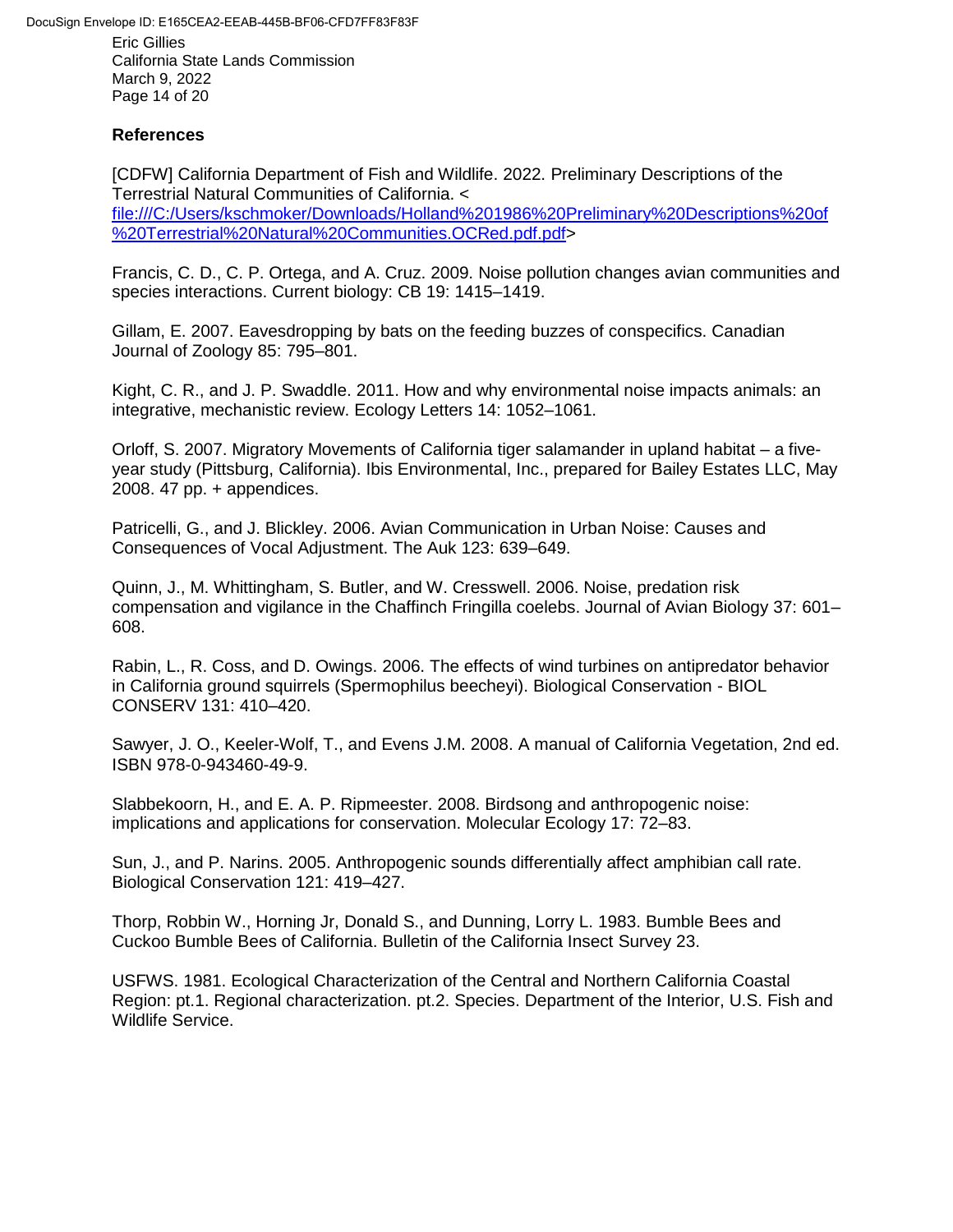California State Lands Commission March 9, 2022 Page 15 of 20

### **CDFW recommends the following language to be incorporated into a future environmental document for the Project.**

| <b>Biological Resources</b> |                                                                                                                                                                                                                                                                                                                                                                                                                                                                                                                                                                                                                                                                                                                                                                                                                                                                                                                                                                                                                                                                                                                                                                                                                                                                                       |                                   |                                    |
|-----------------------------|---------------------------------------------------------------------------------------------------------------------------------------------------------------------------------------------------------------------------------------------------------------------------------------------------------------------------------------------------------------------------------------------------------------------------------------------------------------------------------------------------------------------------------------------------------------------------------------------------------------------------------------------------------------------------------------------------------------------------------------------------------------------------------------------------------------------------------------------------------------------------------------------------------------------------------------------------------------------------------------------------------------------------------------------------------------------------------------------------------------------------------------------------------------------------------------------------------------------------------------------------------------------------------------|-----------------------------------|------------------------------------|
|                             | <b>Mitigation Measure</b>                                                                                                                                                                                                                                                                                                                                                                                                                                                                                                                                                                                                                                                                                                                                                                                                                                                                                                                                                                                                                                                                                                                                                                                                                                                             | <b>Timing</b>                     | <b>Responsible</b><br><b>Party</b> |
| MM-Bio-1-<br><b>CEQA-</b>   | CDFW recommends that floristic, alliance- and/or<br>association-based mapping and vegetation impact<br>assessments be conducted at the Project site and<br>neighboring vicinity. Alliance/association-based mapping<br>should have no minimum mapping unit and reflect the outline<br>of the polygon of spatially heterogenic vegetation. If the<br>botanical vegetation mapping of the site yields polygons that<br>do not conform to a known alliance/association, contact<br>CDFW to discuss how this should be handled as new<br>alliances must be vetted prior to use. The DEIR document<br>should identify, map, and discuss the specific vegetation<br>alliances within the Project Area following CDFW's Protocols<br>for Surveying and Evaluating Impacts to Special Status<br>Native Plant Populations and Natural Communities (Survey<br>Protocols) see:<br>(https://www.wildlife.ca.gov/Data/VegCAMP/Natural-<br>Communities).                                                                                                                                                                                                                                                                                                                                            | Prior to<br>Finalizing<br>the EIR | <b>CSLS</b>                        |
| MM-Bio-2-<br><b>CEQA-</b>   | CDFW recommends avoiding any sensitive natural<br>communities found on the Project. If avoidance is not<br>feasible, the Project proponent should mitigate at a ratio<br>sufficient to achieve a no-net loss for impacts to special<br>status plant species and their associated habitat. CDFW<br>recommends following the Coastal Commission's<br>Environmentally Sensitive Habitat Area ratio of 4:1 for<br>impacts to the sensitive vegetation communities including<br>some S4 and S5 habitats like found onsite due to cumulative<br>loss of these vegetation communities along the Santa<br>Barbara coast.<br>All revegetation/restoration areas that will serve as mitigation<br>should include preparation of a restoration plan, to be<br>approved by CDFW prior to any ground disturbance. The<br>restoration plan should include restoration and monitoring<br>methods; annual success criteria; contingency actions<br>should success criteria not be met; long-term management<br>and maintenance goals; and a funding mechanism for long-<br>term management. Areas proposed as mitigation should<br>have a recorded conservation easement and be dedicated to<br>an entity which has been approved to hold/manage lands<br>(AB 1094; Government Code, §§ 65965-65968). | Prior to<br>Finalizing<br>the EIR | <b>CSLS</b>                        |
| MM-Bio-3-<br><b>CEQA-</b>   | Success criteria should be based on the specific composition<br>of the vegetation communities being impacted. Success<br>should not be determined until the site has been irrigation-                                                                                                                                                                                                                                                                                                                                                                                                                                                                                                                                                                                                                                                                                                                                                                                                                                                                                                                                                                                                                                                                                                 | Prior to<br>Finalizing<br>the EIR | <b>CSLS</b>                        |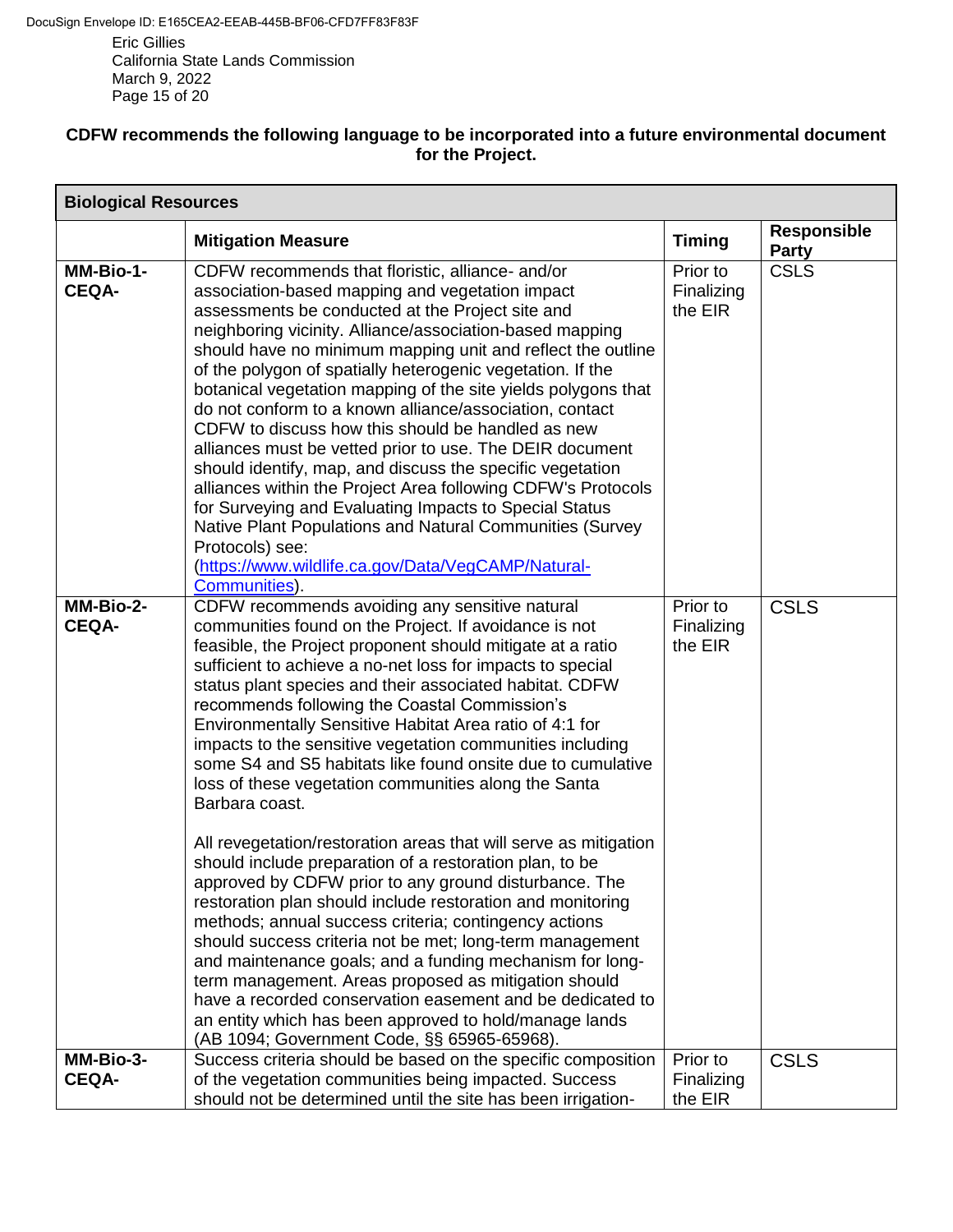Eric Gillies California State Lands Commission DocuSign Envelope ID: E165CEA2-EEAB-445B-BF06-CFD7FF83F83F

March 9, 2022 Page 16 of 20

|                           | free for at least 5 years and the metrics for success have<br>remained stable (no negative trend for<br>richness/diversity/abundance/cover and no positive trend for<br>invasive/non-native cover for each vegetation layer) for at<br>least 5 years. In the revegetation plan, the success criteria<br>should be compared against an appropriate reference site,<br>with the same vegetation alliance, with as good or better-<br>quality habitat. The success criteria shall include percent<br>cover (both basal and vegetative), species diversity, density,<br>abundance, and any other measures of success deemed<br>appropriate by CDFW. Success criteria shall be separated<br>into vegetative layers (tree, shrub, grass, and forb) for each<br>alliance being mitigated, and each layer shall be compared<br>to the success criteria of the reference site, as well as the<br>alliance criteria in MCV2, ensuring one species or layer does<br>not disproportionally dominate a site but conditions mimic<br>the reference site and meets the alliance membership<br>requirements.<br>CDFW does not recommend topsoil salvage or<br>transplantation as viable mitigation options. Several studies<br>have documented topsoil salvage had no effect on the<br>recolonization of the target plant species (Hinshaw, 1998,<br>Dixon, 2018). Based on the scientific literature available,<br>relying on topsoil salvage alone to mitigate impacts to |                                   |             |
|---------------------------|-------------------------------------------------------------------------------------------------------------------------------------------------------------------------------------------------------------------------------------------------------------------------------------------------------------------------------------------------------------------------------------------------------------------------------------------------------------------------------------------------------------------------------------------------------------------------------------------------------------------------------------------------------------------------------------------------------------------------------------------------------------------------------------------------------------------------------------------------------------------------------------------------------------------------------------------------------------------------------------------------------------------------------------------------------------------------------------------------------------------------------------------------------------------------------------------------------------------------------------------------------------------------------------------------------------------------------------------------------------------------------------------------------------------------------------------------------------|-----------------------------------|-------------|
| MM-Bio-4-<br><b>CEQA-</b> | CEQA-rare plant species does not appear to provide any<br>value to mitigate impacts to the plant.<br>The CSLS should retain a qualified biologist(s) with<br>experience surveying for or is familiar with the life history of<br>each of the species mentioned above. The qualified biologist<br>should conduct focused surveys for special status plants and<br>animals in suitable habitat within the appropriate season to<br>detect presence and disclose presence/absence in the<br>DEIR. Positive detections of special status species and<br>suitable habitat should be mapped and photographed and<br>reported to the California Natural Diversity Database. The<br>qualified biologist should provide a summary report of<br>special status species surveys to CDFW.<br>Pursuant to the California Code of Regulations, title 14,<br>section 650, the qualified biologist must obtain appropriate<br>handling permits to capture, temporarily possess, and<br>relocate wildlife to avoid harm or mortality in connection with<br>Project construction and activities. Please visit CDFW's<br>Scientific Collection Permits webpage for information (CDFW<br>2020d). A Lake and Streambed Alteration (LSA) Agreement<br>may provide similar take or possession of species as<br>described in the conditions of the agreement.                                                                                                                       | Prior to<br>Finalizing<br>the EIR | <b>CSLS</b> |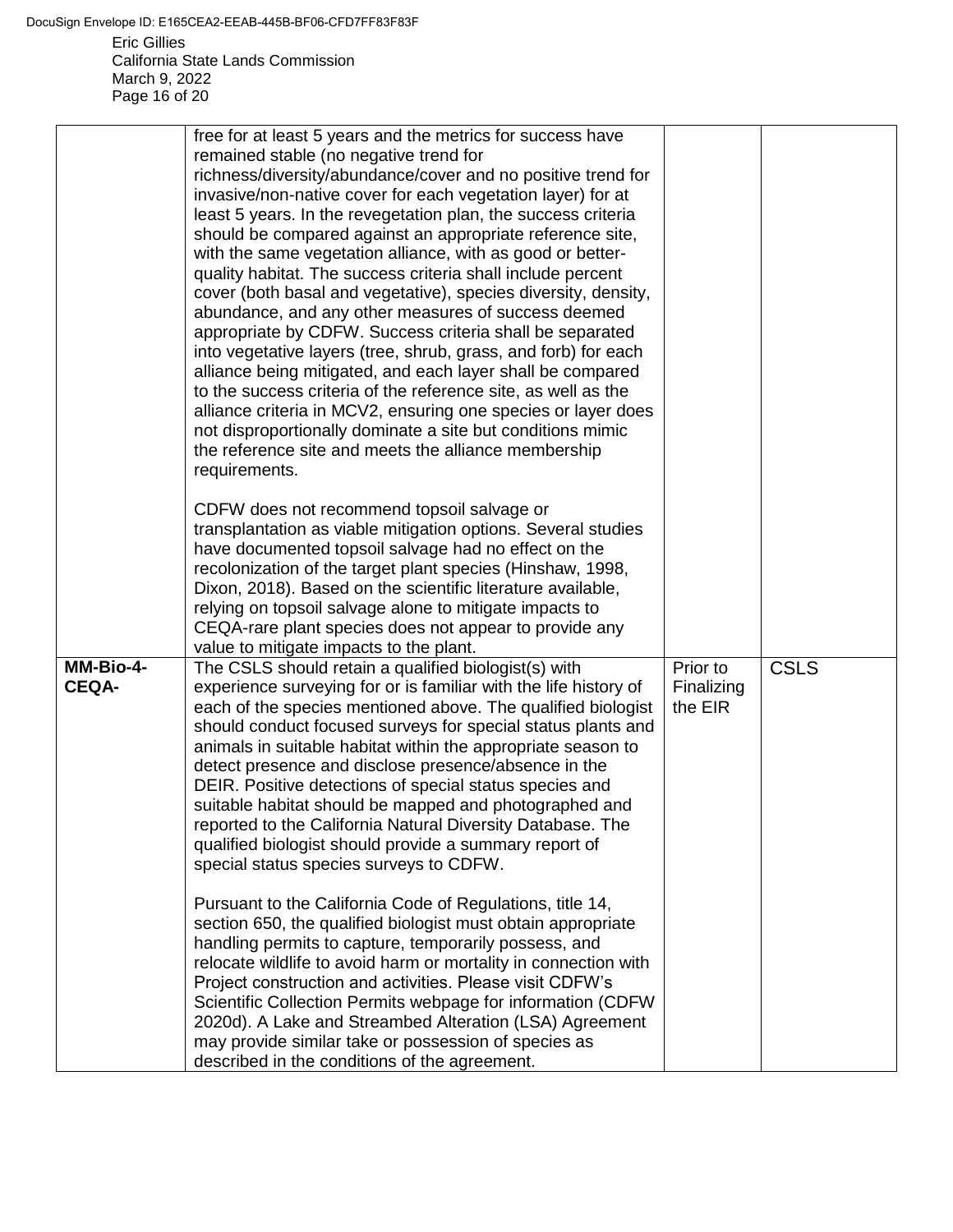Eric Gillies California State Lands Commission March 9, 2022 Page 17 of 20

| MM-Bio-5-<br><b>CEQA-</b> | CDFW recommends, a qualified entomologist familiar with<br>the species behavior and life history should conduct surveys<br>to determine the presence/absence of globose dune beetle<br>and other special-status arthropods and disclose presence<br>or absence in the DEIR. Surveys should be conducted<br>during the appropriate season when the species is most<br>likely to be detected. Survey results including negative<br>findings should be submitted to CDFW prior to initiation of<br>Project activities                                                                                                                                                                                                                                                                                                                                                                                                                                                                                                                                                                                                                                                                                                                                                                                                                                                        | Prior to<br>Finalizing<br>the EIR | <b>CSLS</b> |
|---------------------------|---------------------------------------------------------------------------------------------------------------------------------------------------------------------------------------------------------------------------------------------------------------------------------------------------------------------------------------------------------------------------------------------------------------------------------------------------------------------------------------------------------------------------------------------------------------------------------------------------------------------------------------------------------------------------------------------------------------------------------------------------------------------------------------------------------------------------------------------------------------------------------------------------------------------------------------------------------------------------------------------------------------------------------------------------------------------------------------------------------------------------------------------------------------------------------------------------------------------------------------------------------------------------------------------------------------------------------------------------------------------------|-----------------------------------|-------------|
| MM-Bio-6-<br><b>CEQA-</b> | CDFW recommends avoiding any locations where species<br>specific surveys determine special status species are<br>present. This should be evaluated in the DEIR and any<br>specific avoidance of occupied habitat should be discussed,<br>or meaningful mitigation to mitigate the take of sensitive<br>species as a result of the project, if avoidance is not feasible.<br>CDFW has the authority to issue permits for the take or<br>possession of wildlife, including mammals; birds, nests, and<br>eggs; reptiles, amphibians, fish, plants; and invertebrates<br>(Fish & G. Code, §§ 1002, 1002.5, 1003). Effective October<br>1, 2018, a Scientific Collecting Permit is required to monitor<br>project impacts on wildlife resources, as required by<br>environmental documents, permits, or other legal<br>authorizations; and, to capture, temporarily possess, and<br>relocate wildlife to avoid harm or mortality in connection with<br>otherwise lawful activities (Cal. Code Regs., tit. 14, § 650).                                                                                                                                                                                                                                                                                                                                                         | Prior to<br>Finalizing<br>the EIR | <b>CSLS</b> |
| MM-Bio-7-<br><b>CEQA-</b> | CDFW recommends monitoring noise generated by the<br>Project operations during construction and post-construction<br>operations to ensure noise from the Project does not affect<br>wildlife in the adjacent river habitat. The DEIR should set<br>acceptable noise thresholds that would be part of a daily<br>monitoring and reporting program to ensure impact to<br>adjacent habitat is below a threshold that would have an<br>adverse effect.<br>Construction equipment shall use noise reduction features<br>(e.g., mufflers and engine shrouds) that are no less effective<br>than those originally installed by the manufacturer.<br>Stationary noise sources (e.g., generators, pumps) at<br>staging areas within 1,400 feet of sensitive receptors shall<br>be shielded at the source by an enclosure, temporary sound<br>walls, or acoustic blankets. Where feasible, sound walls or<br>acoustic blankets shall have a height of no less than 8 feet, a<br>Sound Transmission Class (STC) of 27 or greater, and a<br>surface with a solid face from top to bottom without any<br>openings or cutouts. Unnecessary construction vehicle use<br>and idling time shall be minimized to the extent feasible,<br>such that if a vehicle is not required for use immediately or<br>continuously for safe construction activities, its engine<br>should be shut off. | Prior to<br>Finalizing<br>the EIR | <b>CSLS</b> |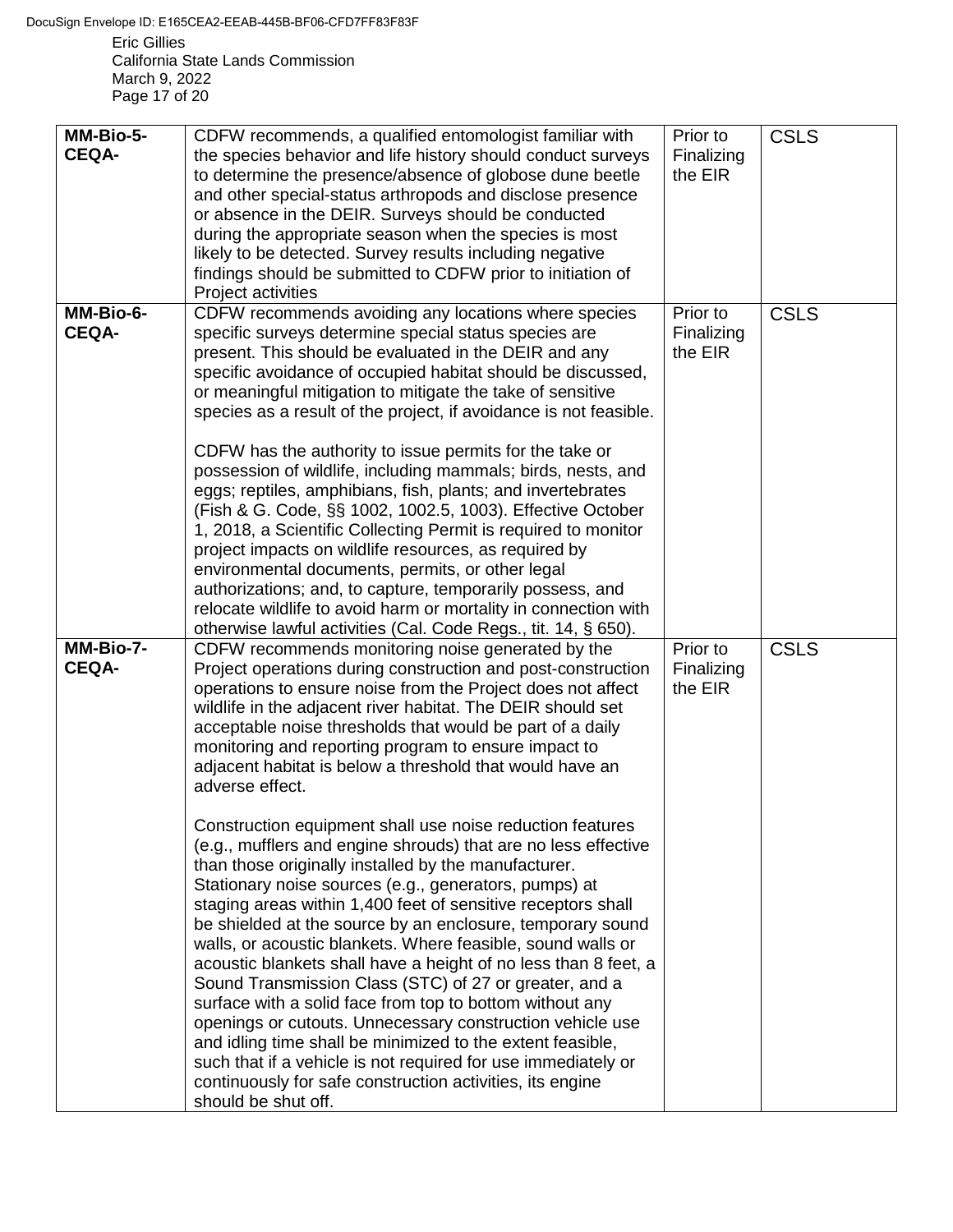Eric Gillies California State Lands Commission March 9, 2022 Page 18 of 20

| MM-Bio-8-<br><b>CEQA-</b>    | Wildlife should be protected, allowed to move away on its<br>own (non-invasive, passive relocation), or relocated to                                                                                                                                                                                                                                                                                                                                                                                                                                                                                                                                                                                                                                                                                                                                                                                                                                                                                                                                                                                                                                                                                                                                    | Prior to<br>Finalizing            | <b>CSLS</b> |
|------------------------------|---------------------------------------------------------------------------------------------------------------------------------------------------------------------------------------------------------------------------------------------------------------------------------------------------------------------------------------------------------------------------------------------------------------------------------------------------------------------------------------------------------------------------------------------------------------------------------------------------------------------------------------------------------------------------------------------------------------------------------------------------------------------------------------------------------------------------------------------------------------------------------------------------------------------------------------------------------------------------------------------------------------------------------------------------------------------------------------------------------------------------------------------------------------------------------------------------------------------------------------------------------|-----------------------------------|-------------|
|                              | adjacent appropriate habitat on site or to suitable habitat<br>adjacent to the project area. SSC should be captured only by<br>a qualified biologist with proper handling permits. The<br>qualified biologist should prepare a species-specific list (or<br>plan) of proper handling and relocation protocols and a map<br>of suitable and safe relocation areas. A relocation plan<br>should be submitted to the City prior to implementing any<br>Project-related ground- disturbing activities and vegetation<br>removal.                                                                                                                                                                                                                                                                                                                                                                                                                                                                                                                                                                                                                                                                                                                            | the EIR                           |             |
| MM-Bio-9-<br><b>CEQA-</b>    | If any special status species are harmed during relocation or<br>a dead or injured animal is found, work in the immediate<br>area should stop immediately, the qualified biologist should<br>be notified, and dead or injured wildlife documented. A<br>formal report should be sent to CDFW within three calendar<br>days of the incident or finding. Work in the immediate area<br>may only resume once the proper notifications have been<br>made and additional mitigation measures have been<br>identified to prevent additional injury or death.                                                                                                                                                                                                                                                                                                                                                                                                                                                                                                                                                                                                                                                                                                  | Prior to<br>Finalizing<br>the EIR | <b>CSLS</b> |
| $MM-Bio-10-$<br><b>CEQA-</b> | For bat species utilizing features of the Project for any<br>roosting activity, the Project should provide as mitigation the<br>same, species-specific roosting features to accommodate<br>the return of roosting bats. CDFW considers the addition of<br>specific roosting features to support continued use of bats in<br>the area to be demolished, coupled with effectiveness<br>monitoring over 5-years, as adequate mitigation. The new<br>habitat should be monitored for 5 years to ensure the<br>intended bats return and utilize the mitigation. Adaptive<br>mitigation should be a component of any mitigation plan for<br>bats. CDFW requests approval of any bat mitigation and<br>relocation plan. This should be developed in a bat mitigation<br>plan and should be approved by CDFW prior to Project<br>initiation.<br>Additionally, prior to any exclusion of bats from the caissons,<br>temporary or permanent roosting habitat, specific to the<br>parameters of the particular bat species present, should be<br>installed adjacent to the Project. Exclusion should be<br>coupled with ensuring bats have suitable temporary habitat<br>available nearby to move to, as well as monitoring the<br>effectiveness of the exclusion. | Prior to<br>Finalizing<br>the EIR | <b>CSLS</b> |
| MM-Bio-11-<br><b>CEQA-</b>   | CDFW recommends bat surveys be conducted by a qualified<br>bat specialist to determine baseline conditions within the<br>Project and within a 500-foot buffer and analyze the potential<br>significant effects of the proposed Project on the species<br>(CEQA Guidelines §15125). CDFW recommends the DEIR<br>include the use of acoustic recognition technology to<br>maximize detection of bat species to minimize impacts to<br>sensitive bat species. The DEIR should document the                                                                                                                                                                                                                                                                                                                                                                                                                                                                                                                                                                                                                                                                                                                                                                 | Prior to<br>Finalizing<br>the EIR | <b>CSLS</b> |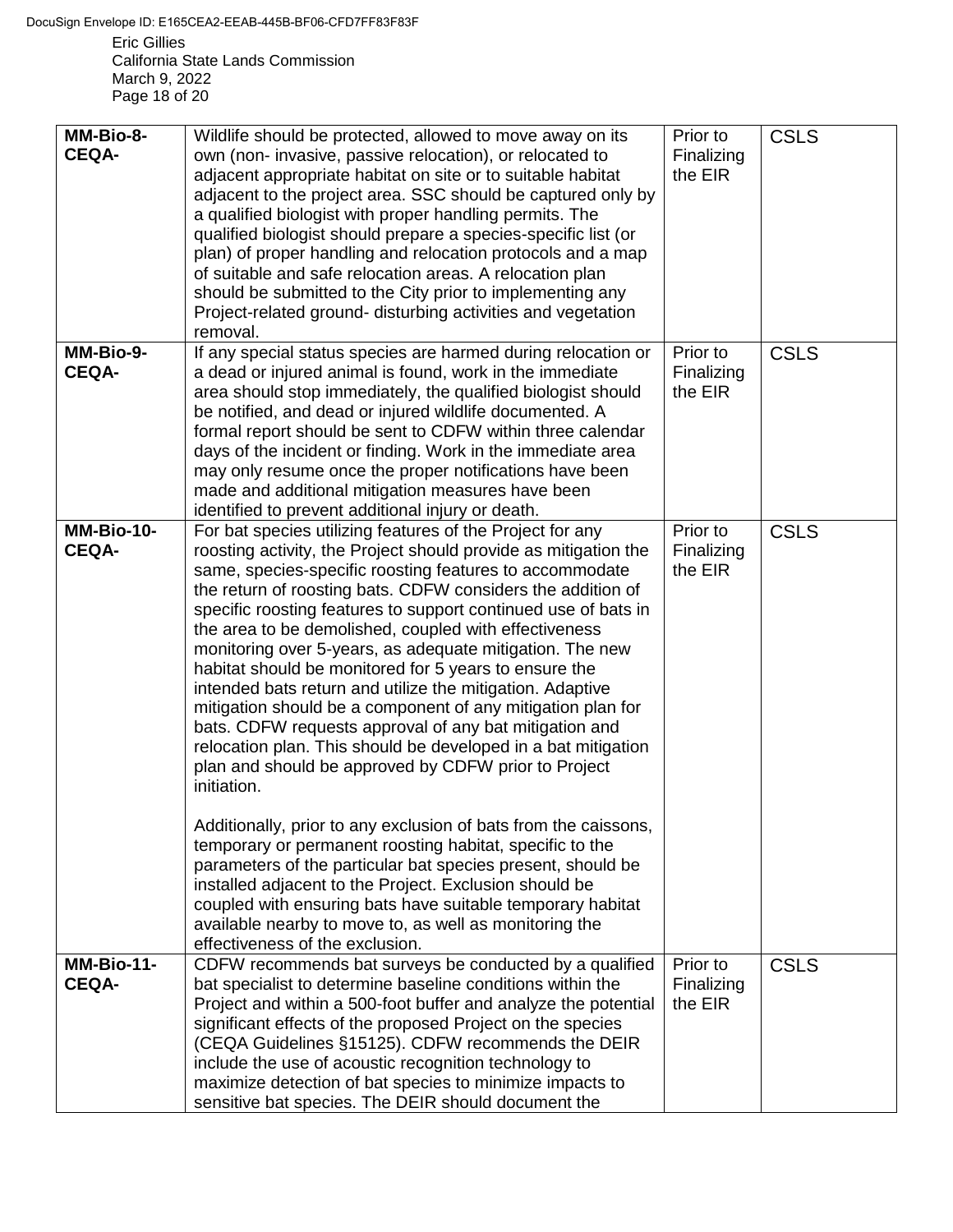| presence of any bats roosting in or near the bridge and<br>include species specific mitigation measures to reduce<br>impacts to below a level of significance.                                                                                                                                                                                                                                                                            |  |
|-------------------------------------------------------------------------------------------------------------------------------------------------------------------------------------------------------------------------------------------------------------------------------------------------------------------------------------------------------------------------------------------------------------------------------------------|--|
|                                                                                                                                                                                                                                                                                                                                                                                                                                           |  |
| To avoid the direct loss of bats that could result from<br>removal of trees or bridge structures, that may provide<br>roosting habitat (winter hibernacula, summer, and maternity),<br>the Department recommends the following steps are<br>implemented:                                                                                                                                                                                  |  |
| 1)<br>Identify the species of bats present on the site by<br>conducting appropriate surveys for winter<br>roosting/hibernacula, summer roosting, and maternity<br>roosting;                                                                                                                                                                                                                                                               |  |
| 2)<br>Determine how and when these species utilize the<br>site and what specific habitat requirements are necessary<br>[thermal gradients throughout the year, size of crevices, tree<br>types, location of hibernacula/roost (e.g., height, aspect,<br>$etc.)$ ];                                                                                                                                                                        |  |
| 3)<br>Avoid the areas being utilized by bats for<br>hibernacula/roosting; if avoidance is not feasible, a bat<br>specialist should design alternative habitat that is specific to<br>the species of bat being displaced and develop a relocation<br>plan in coordination with CDFW;                                                                                                                                                       |  |
| 4)<br>The bat specialist should document all demolition<br>monitoring activities and prepare a summary report to the<br>Lead Agency upon completion of tree/rock disturbance<br>and/or building demolition activities. The Department<br>requests copies of any reports prepared related to bat<br>surveys (e.g., monitoring, demolition);                                                                                                |  |
| 5)<br>If confirmed occupied or formerly occupied bat<br>roosting/hibernacula and foraging habitat is destroyed,<br>habitat of comparable size, function and quality should be<br>created or preserved and maintained in the new bridge, or<br>for bats in trees, at a nearby suitable undisturbed area. The<br>bat habitat (not bat houses) mitigation shall be determined<br>by the bat specialist in consultation and approval by CDFW; |  |
| A monitoring plan should be prepared and submitted<br>6)<br>to CDFW and the Lead Agency. The monitoring plan should<br>describe proposed mitigation habitat, and include<br>performance standards for the use of replacement<br>roosts/hibernacula by the displaced species, as well as<br>provisions to prevent harassment, predation, and disease of<br>relocated bats; and,                                                            |  |